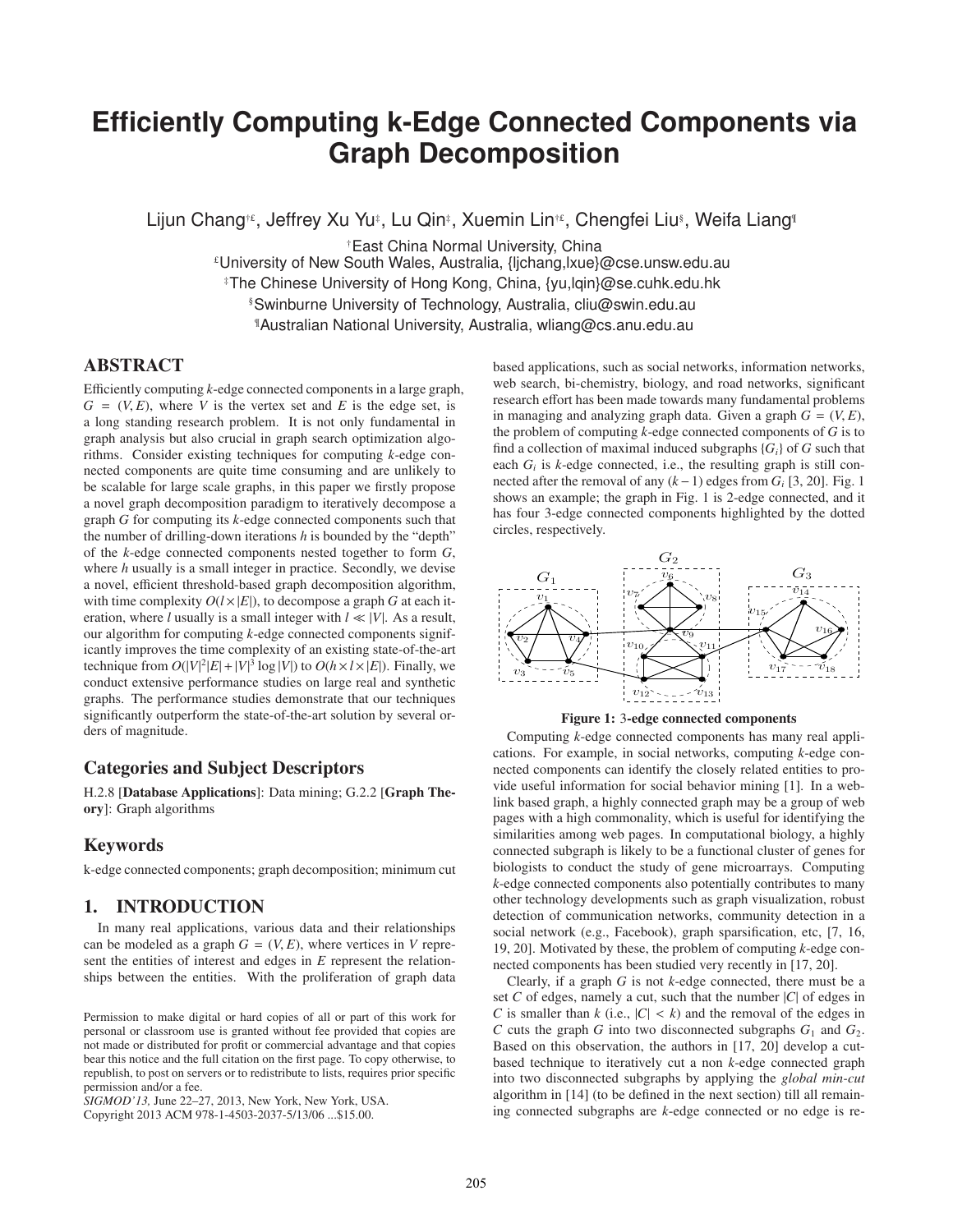maining in the graph. For example, considering the graph in Fig. 1 and a given  $k = 3$ , suppose that a cut  $\{(v_4, v_9), (v_5, v_{12})\}$  is first discovered. The cut-based technique in [17, 20] cuts the graph into  $G_1$  and  $(G_2 \cup G_3)$  where  $G_1$  is induced by vertices  $v_1, v_2, \ldots$ *v*<sub>5</sub>, and  $(G_2 \cup G_3)$  is induced by  $v_6$ , ...,  $v_{18}$ . In the next iteration, the cut-based technique is executed against subgraphs  $G_1$  and  $(G_2 \cup G_3)$ , respectively. Since the time complexity of the technique in [14] is  $O(|V||E| + |V|^2 \log |V|)$ , the cut-based technique runs in  $O(|V||E| + |V|^2 \log |V|)$  time to find one cut. Consequently, the cutbased technique in [17, 20] runs in time  $O(|V|^2(|E|+|V|\log|V|))$  to compute *k*-edge connected components of *G*. The authors in [20] also develop a set of novel techniques to reduce the running time of the proposed algorithm in practice. Nevertheless, due to its high order time complexity and the nature of the framework (cut-based), the techniques and the framework are not scalable to efficiently process large scale graphs; this is also confirmed by our empirical studies in Section 5. Motivated by this, in this paper we study the problem of efficiently computing *k*-edge connected components.

Our Approach. Our technique is based on a graph decomposition paradigm. We here use the graph *G* in Fig. 1 as an illustrative example, which consists of three subgraphs *G*1, *G*2, and *G*3, as depicted by dotted rectangles, such that  $G_1$  is connected to the other part of  $G$  by two edges, and  $G_3$  is also connected to the other part of  $G$  by two edges. Assuming that  $k = 3$ , we can decompose the graph into three disconnected subgraphs  $G_1$ ,  $G_2$ , and  $G_3$  instead of separating *G*<sup>1</sup> from *G*.



Figure 2: Graph decomposition tree

Generally, a non  $k$ -edge connected  $(k > 1)$  graph  $G$  can be represented by a decomposition tree as depicted in Fig. 2 such that each *k*-edge connected component of *G* is represented by a leaf node, and each intermediate node of the tree is a connected subgraph of *G* that is not *k*-edge connected. Moreover, the sibling nodes (subgraphs) in the tree have the property that each of them is connected to the remaining part of the parent graph by less than *k* edges except one sibling subgraph. For example, in Fig. 2,  $G_1$ ,  $G_2$ , ...,  $G_l$  are the sibling graphs with the parent graph *G*, and there are at least  $(l - 1)$ graphs among  $G_1$ ,  $G_2$ , ...,  $G_l$  each of which (say  $G_l$ ) is connected to the remaining part of *G* (i.e.,  $G - G_i$ ) by less than *k* edges. Our graph decomposition paradigm guarantees to decompose an intermediate graph *G* by detecting and removing all inter edges cross its children subgraphs.

To efficiently compute *k*-edge connected components of a graph using the graph decomposition paradigm, we develop a novel, efficient algorithm to decompose graph *G* for a given *k*, which runs in time  $O(l|E|)$  and has the following property that 1) if *G* is not *k*-edge connected, it will remove all the edges cross its children subgraphs (in the decomposition tree), and 2) each *k*-edge connected component will not be broken into several parts. Iteratively running graph decomposition algorithm (till all remaining connected subgraphs are *k*-edge connected) gives a solution to the problem of computing *k*-edge connected components; this gives the overall time complexity  $O(h \times l |E|)$  instead of  $O(|V|^2(|E| + |V| \log |V|))$ , where *h* is the height of the decomposition tree (see Fig. 2) and *l* ≪ |*V*|.

Contributions. Our primary contributions are summarized as follows.

- We propose an effective graph decomposition paradigm to efficiently compute *k*-edge connected components.
- We develop a novel graph decomposition technique to efficiently decompose a non *k*-edge connected graph in  $O(l \times |E|)$ time, where *l* usually is a small integer with  $l \ll |V|$ . Consequently, our technique for computing *k*-edge connected components runs in  $O(h \times l \times |E|)$  instead of  $O(|V|^2(|E|+|V|\log|V|))$ time of the state-of-the-art technique in [20], where *h* is the height of the decomposition tree and is practically a small integer.
- We conduct both theoretical and empirical studies on large real and synthetic graphs. Extensive performance studies demonstrate that the proposed algorithm significantly outperforms the state-of-the-art algorithm by several orders of magnitude.

Organization. The rest of the paper is organized as follows. A brief overview of related work is given below. Section 2 provides the necessary background information, including the problem definition, the global min-cut algorithm in [14], and an existing algorithm for testing edge connectivity [11]. Section 3 presents the graph decomposition paradigm, while Section 4 presents the graph decomposition technique. The experimental results are reported in Section 5. Finally, a conclusion is given in Section 6.

Related Work. Efficiently computing subgraphs, based on some designated densities, has recently drawn a great deal of attentions from both database and algorithm communities. The designated densities can be classified into two categories, 1) local density, and 2) connectivity density.

*1. Local Density.* Efficient techniques for computing all maximal *cliques* and *quasi-cliques* of a graph are presented in [6, 4] and [18], respectively. The authors in [16] investigate the problem of efficiently enumerating another kind of dense induced subgraphs, namely DN-subgraphs, where a DN-subgraph has the property that for each pair of adjacent vertices,  $u$  and  $v$ , they share at least  $\lambda$  common neighbors. Problems of efficiently computing other dense subgraphs, including *k*-core [5], triangle *k*-core motifs [19], etc., have also been recently investigated. An extension of *k*-core, i.e., finding dense subgraphs *g* of each graph *G* such that the *h*-hop neighborhood of a vertex in *g* has at least *k* vertices whose attributes satisfy a certain constraint, is also studied in [9]. Nevertheless, due to inherently different problem natures, these existing techniques are inapplicable to computing *k*-edge connected components.

*2. Connectivity Density.* The authors in [17] investigate the problem of efficiently computing frequent closed *k*-edge connected subgraphs from a set of data graphs with the focus on *k*-edge connectivity and the number of occurrence of subgraphs. The edge connectivity of a graph is the minimum number of edges whose removal disconnects the graph. Note that a frequent closed subgraph is not necessarily an induced subgraph. The only existing technique to tackle the scalability of computing *k*-edge connected components is reported in [20]. The technique is based on iteratively cutting a graph with lower (than *k*) connectivity into two parts, and the authors in [20] also develop a set of novel pruning rules to reduce the running time in practice. Similar (to that in [20]) framework is also used to compute SkyGraph in [13]. Here, the problem of computing SkyGraph outputs a subset  $S$  of induced subgraphs of *G* with the properties: 1) for each induced subgraph  $g \notin S$ , there must be a subgraph  $g'$  in  $S$  such that both the connectivity of  $g'$  and the number of vertices of  $g'$  are no smaller than those of  $g$  with at least one of these two strictly larger; and 2) none of two subgraphs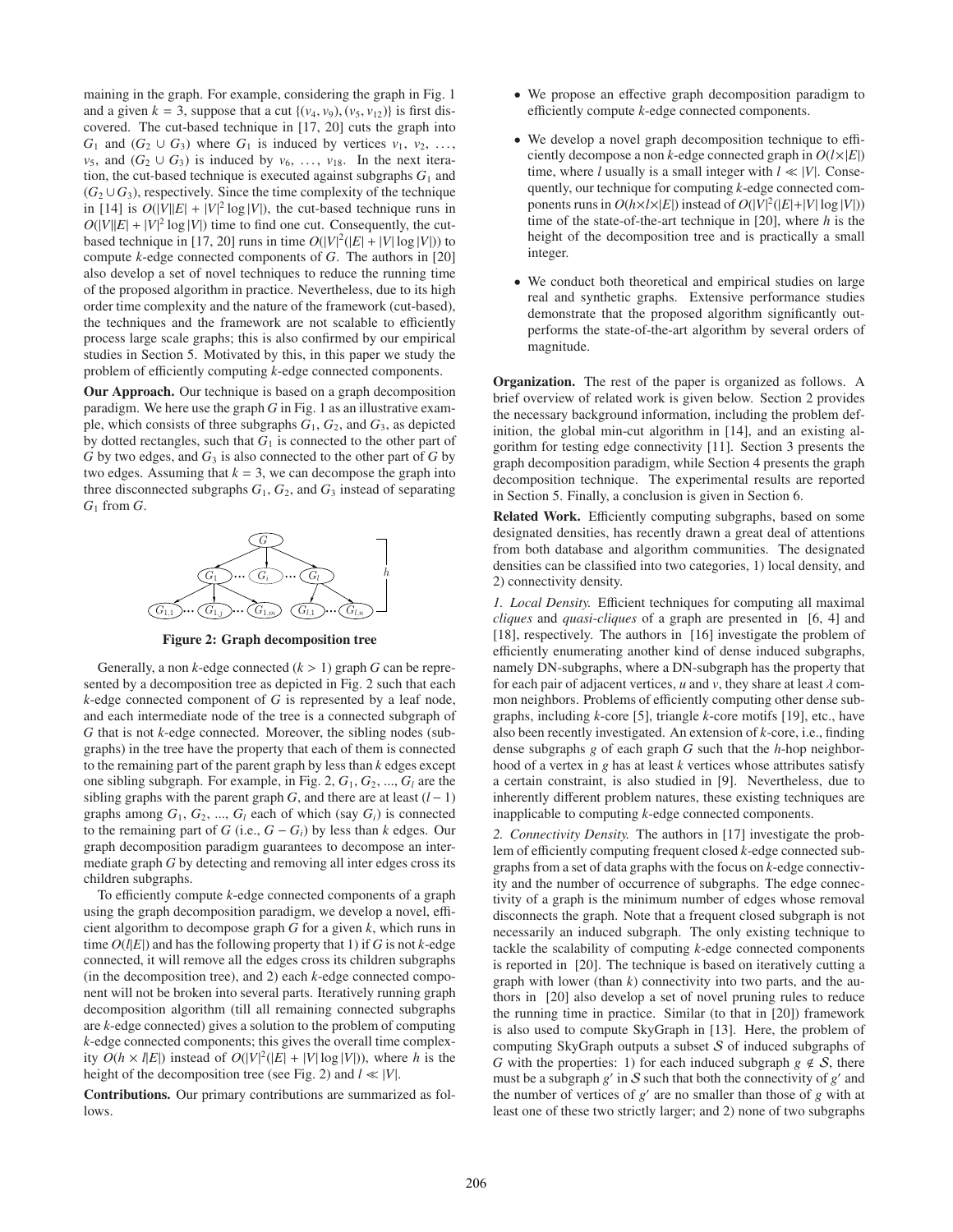in  $S$  has such property regarding each other. As pointed out earlier, due to the high order time complexity and the nature of the framework (cut-based), the techniques and the framework in [20] are not scalable enough to efficiently process large scale graphs.

The problem of efficiently computing every maximal subset  $V_i$ of vertices of  $G$ , such that each pair of vertices in  $V_i$  is  $k$ -edge connected in *G*, has been studied in [8, 12, 10, 15]. Note that in such a maximal vertex subset  $V_i$  of  $G$ , each pair of vertices that are  $k$ -edge connected in *G* is not necessarily *k*-edge connected in the induced subgraph by  $V_i$ ; in fact, the induced subgraph may be disconnected. Therefore, computing all such maximal vertex subsets is inherently different from computing the *k*-edge connected components of *G*. Note that, although [10] also uses the term "*k*-edge connected component", the meaning is different as discussed above.

#### 2. BACKGROUND INFORMATION

In this paper, we focus on an *undirected graph*  $G = (V, E)$ , where *V* is the set of vertices and *E* is the set of edges. We denote the number of vertices and the number of edges by |*V*| and |*E*|, respectively.

Given a vertex subset  $V_s \subseteq V$ , the *induced* subgraph  $G[V_s]$  by the vertices in  $V_s$  is a subgraph of  $G$  with  $V_s$  as its vertex set such that the edge set of  $G[V_s]$  consists of only the edges in  $G$  with both endpoints in *V<sub>s</sub>*. That is,  $G[V_s] = (V_s, \{(u, v) \in E \mid u, v \in V_s\}).$ 

## 2.1 Problem Statement

Definition 2.1: A graph *G* is *k*-edge connected if the remaining graph is still connected after the removal of any  $(k - 1)$  edges from *G***.** <del>□</del>

For example, the graph *G* in Fig. 3 is 2-edge connected, while the two subgraphs  $G_1$  and  $G_3$  in Fig. 3 are 3-edge connected.



Figure 3: A graph and its 3-edge connected components

Definition 2.2: Given a graph *G*, a subgraph *g* of *G* is a *k*-edge connected component if 1) *g* is *k*-edge connected, and 2) any supergraph of *g* in *G* is not *k*-edge connected.

Problem Statement: Given a graph *G* and an integer *k*, we study the problem of efficiently computing *k*-edge connected components of *G*.

#### Properties of *k*-edge connected components:

- A *k*-edge connected component is an induced subgraph;
- A *k*-edge connected component is maximal; that is, by adding any vertex or a set of vertices into a *k*-edge connected component, the resulting induced subgraph will not be *k*-edge connected;
- All *k*-edge connected components of a graph are disjoint.

#### 2.2 Cut-based Framework, Global Min-Cut, and Connectivity Test

**Definition 2.3:** Given a graph  $G = (V, E)$ , a cut  $C = (S, T)$  is a partition of *V* into two non-empty, disjoint subsets,  $S \cup T = V$  and  $S \cap T = \emptyset$ .

We also denote a cut by the set of edges whose endpoints are in different subsets, i.e.,  $\{(u, v) \in E \mid u \in S, v \in T\}$ . The value of a cut is the number of edges in the cut, i.e.,  $w(C) = w(S, T) = |\{(u, v) \in$  $E \mid u \in S, v \in T$ .

**Definition 2.4:** A cut  $C = (S, T)$  is called an  $s$ –t cut if s and t are in different partitions, and it is a minimum s–t cut if its value is no larger than the value of any other *s*–*t* cuts.

Let  $\lambda(s, t; G)$  denote the value of a minimum  $s$ –*t* cut in *G*. The connectivity between *s* and *t* in *G* is defined as  $\lambda(s, t; G)$ . Two vertices *s* and *t* are called *k*-edge connected in *G* if and only if  $\lambda(s, t; G) \geq k$ . In the following, we simply denote *k*-edge connected as *k*-connected.

Definition 2.5: The global min-cut of a graph *G* is the cut of *G* that has the smallest value among all cuts of *G*.

Let  $\lambda(G)$  denote the value of the global min-cut of *G*, or equivalently,  $\lambda(G) = \min_{s,t \in G, s \neq t} \lambda(s,t;G)$ . A graph *G* is *k*-connected if and only if  $\lambda(G) \geq k$ . For example,  $C_1 = \{(v_4, v_7), (v_5, v_7), (v_5, v_{12})\}$ and  $C_2 = \{(v_5, v_{12}), (v_9, v_{11})\}$  are cuts of the graph in Fig. 3.  $C_1$  is a minimum  $v_1 - v_8$  cut and  $C_2$  is a global min-cut.

Cut-based framework: For computing *k*-edge connected components of a graph *G*, an existing solution [20] uses a cut-based framework by iteratively computing a small cut of each connected subgraph by running a variant of the global min-cut algorithm, and removing all edges in cuts with values less than *k*. The connected subgraphs in the final graph are *k*-edge connected components of *G*. The pseudocode is shown below.

- 1: Procedure: find *k*-edge connected components (*G*, *k*)
- 2: Find a small cut, *C*, of *G*;
- 3: if the value of *C* is less than *k* then
- 4: Remove all edges of *C* from *G*;<br>5: Find *k*-edge connected compon
- 5: Find *k*-edge connected components of each connected subgraph of *G*;
- 6: else<br>7:  $\frac{6}{7}$
- Output *G* as a *k*-edge connected component;

Computing a global min-cut: We introduce an approach to finding global min-cut of graphs [14]. The general idea is finding minimum  $s$ –*t* cuts for  $(|V| - 1)$  pairs of vertices, and reporting the one with the smallest value as a global min-cut. Instead of computing maximum flows, the authors in [14] propose a procedure called the maximum adjacency search or maximum cardinality search, denoted by Mas, to find a minimum *s*–*t* cut. Given a graph as input, Mas returns the minimum cut for a pair of vertices *s* and *t*. The efficiency of this approach is due to the fact that *s* and *t* are determined by Mas rather than its input. Whenever a minimum *s*–*t* cut is found by Mas, *s* and *t* are merged into a super-vertex, and the resulting graph is given as an input to Mas for another iteration. The global min-cut is found after  $(n - 1)$  iterations.

The procedure Mas computes an order of all vertices in *G*, denoted by a list *L*. Let *t* be the last vertex in *L* and *s* be the vertex prior to *t* in *L*. Then it has the property that the adjacent edges of *t* in *G* is the minimum *s*–*t* cut. The list *L* is constructed as follows. It is initialized as a singleton list containing an arbitrary vertex from *V*. As long as there are vertices not included in *L*, the vertex *u*, which is the one most tightly connected to *L*, i.e.,  $u = \arg \max_{v \in V \setminus L} w(L, v)$ , where  $w(L, v)$  denotes the number of edges between  $v$  and the vertices in *L*, is added to the tail of *L*.

Theorem 2.1: *[14] Let s and t be the two vertices (in the order) most recently added to L, then*  $(L\{t\}, \{t\})$  *is a minimum s–t cut. The time complexity of* Mas *is O*( $|E|$  +  $|V|$  log  $|V|$ ) *if the Fibonacci heap is used for finding the most tightly connected vertex.*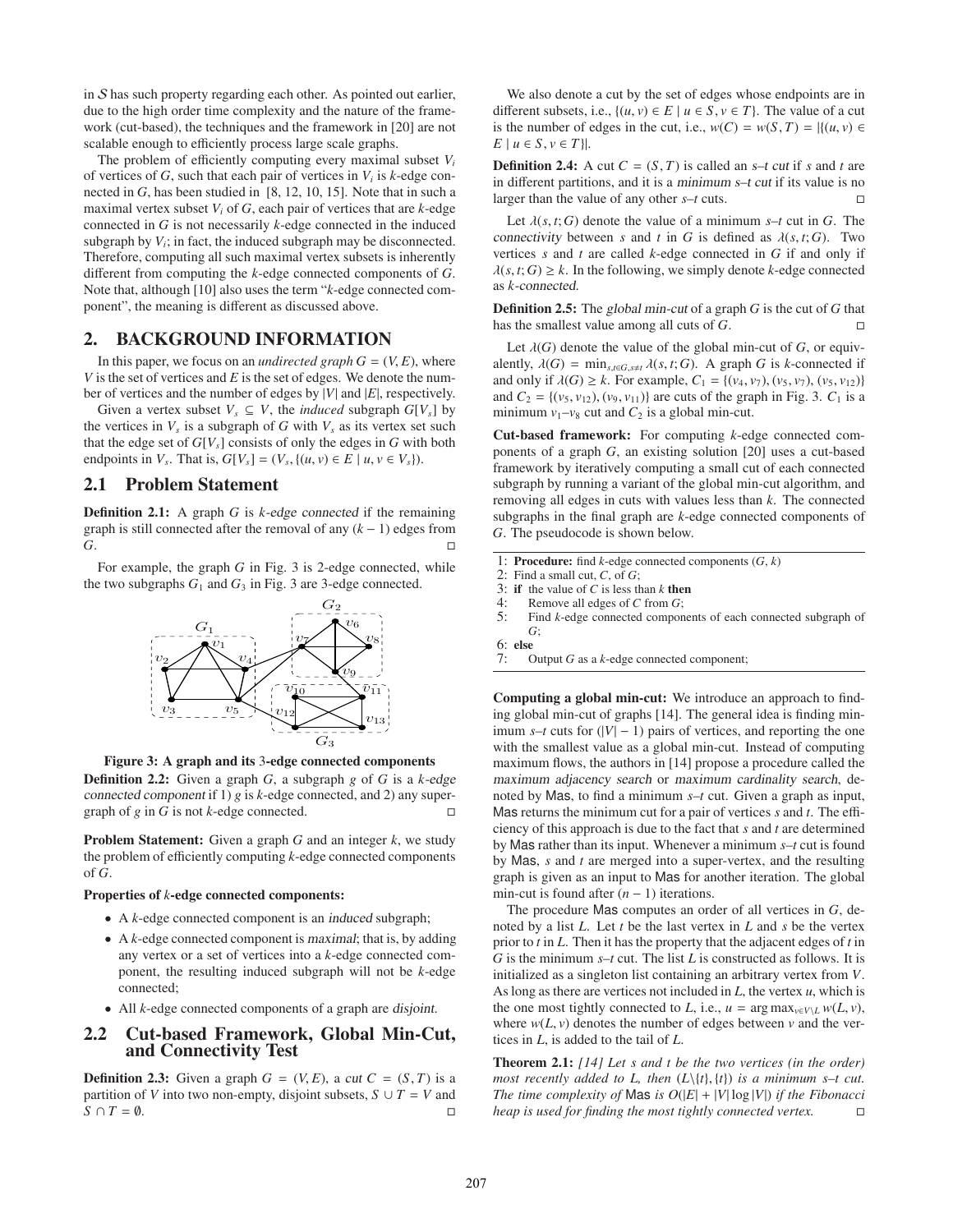As a consequence of Theorem 2.1, the time complexity of finding a global min-cut of *G* is  $O(|V||E| + |V|^2 \log |V|)$  [14]. In [20], the authors propose that, in order to compute *k*-edge connected components, as long as the value of the minimum cut found by Mas in an iteration is smaller than  $k$ , the procedure for finding a small cut will terminate. Note that the time complexity of Mas is  $Ω(|E|)$ , i.e., it is lower bounded by |*E*|. Therefore, if a graph is *k*-connected, the running time of [20] is  $Ω(|V||E|)$  which limits the algorithm to be only applicable to small graphs.

Testing edge connectivity: The problem of testing whether a graph is *k*-edge connected is also studied in the literature. For unweighted simple graphs, the best previous known algorithm runs in time  $O(|V||E|)$  which is based on dominating set and maximum flow techniques [11], denote by TestConnect. If the minimum degree of a graph *G* is less than *k*, then *G* is not *k*-edge connected. Otherwise, the algorithm maintains three disjoint vertex subsets *S*, *T*, *U* of *V*, where *T* consists of all vertices adjacent to but not in *S* , and *U* consists of all remaining vertices. *S* is initialized to contain an arbitrary vertex. Whenever *U* is non-empty, it picks a vertex *v* from *U* and computes the minimum cut *C* between *v* and *S* . If the value of *C* is less than *k*, then *G* is not *k*-edge connected, otherwise, *v* is added to *S* , and *T* and *U* are updated accordingly. Finally if *U* is empty, then *G* is *k*-edge connected. For more details, please refer to [11]. Note that, TestConnect terminates when a cut of value less than *k* is found or *U* is empty, and with a slight modification it can be used in the cut-based framework to replace the procedure of finding global min-cut. However, existing works for computing *k*-edge connected components of a graph are unaware of this algorithm. We also evaluate the performance of using TestConnect in our empirical studies (see Section 5).

# 3. COMPUTING K-EDGE CONNECTED COMPONENTS

Before presenting techniques to compute *k*-edge connected components, we claim that the set of *k*-edge connected components of a graph is unique.

#### Lemma 3.1: *Given a graph G, all its k-edge connected components are unique.*

Proof Sketch: We prove it by contradiction. Assume that there are two different sets of *k*-edge connected components. Then there must exist two *k*-edge connected components from each one of the two sets, *g*<sup>1</sup> and *g*2, that are non-disjoint and also non-identical. Otherwise, the two sets of *k*-edge connected components are the same. Therefore,  $(g_1 \cup g_2)$  is also *k*-connected (since there is no cut of value less than *k* that can disconnect (*g*1∪*g*2)), which contradicts that both  $g_1$  and  $g_2$  are  $k$ -edge connected components which should be maximal.

#### 3.1 Graph Decomposition-based Framework

Given a graph *G* and an integer *k*, our graph decompositionbased framework for computing *k*-edge connected components is iteratively decomposing a non *k*-connected subgraph into several (possibly more than two) connected subgraphs by removing edges in all cuts of *G* with values less than *k*. More specifically, initially, we have one connected graph which is *G*, and whenever there are connected subgraphs that are not *k*-connected, we try to decompose them into sets of smaller subgraphs. The algorithm terminates when all connected subgraphs are *k*-connected. The pseudocode of our framework is shown in Alg. 1, where Decompose denotes an algorithm to decompose a graph which will be discussed shortly.

The connected subgraphs (including the intermediate subgraphs

#### Algorithm 1 Computing *k*-edge connected components

**Input:** A graph  $G = (V, E)$  and an integer  $k$ . Output: *k*-edge connected components of *G*.

- 1: Initialize a queue  $Q_g$  consisting of a single graph  $G$ ;
- 2: for each subgraph *g* in  $Q_g$  do<br>3:  $\phi_k(g) \leftarrow$  Decompose(*g* k)
- 3:  $\phi_k(g) \leftarrow \text{Decompose}(g, k);$ <br>4: **if**  $\phi_k(g)$  consists of only on
- 4: **if**  $\phi_k(g)$  consists of only one subgraph **then**<br>5: **Output**  $\phi_k(e)$  as one of the *k*-edge connect
- 5: **Output**  $\phi_k(g)$  as one of the *k*-edge connected components;<br>6: **else**
- 6: else<br>7:  $\frac{1}{5}$ Push all subgraphs of  $\phi_k(g)$  into  $Q_g$ ;

and the final *k*-edge connected components) can be organized into a tree structure as depicted in Fig. 2, called decomposition tree, where each ellipse represents a connected subgraph. The root represents the input graph *G*, and the children of a connected subgraph represent the set of connected subgraphs obtained by decomposing that subgraph (using Decompose). Therefore, all *k*-edge connected components of *G* are represented by leaf nodes of the tree. Decomposition tree is further characterized in Section 3.3. Alg. 1 generates all *k*-edge connected components by conducting a Breadth-First Search traversal on the decomposition tree.

We define a partition graph *PG* and two operators, the merge operator  $\rho_{u,v}(PG)$  and the split operator  $\gamma_{S,T}(PG)$ , on it in the following.

**Partition Graph:** A partition graph  $PG = (G, D)$  of a graph  $G =$  $(V, E)$  is obtained from *G* by augmenting each vertex  $u \in V$  with a set of elements from domain *D*, such that  $\bigcup_{u \in V} D(u) = D$  and  $D(u) \cap D(v) = \emptyset$ ,  $\forall u \neq v$ , where  $D(u)$  denotes the set of elements associated with vertex  $u \in V$ . That is, sets of elements associated with the vertices in *V* form a partition of *D*.

An ordinary graph  $G = (V, E)$  is a special partition graph with *D* = *V*, where  $D(u) = \{u\}, \forall u \in V$ . Therefore, the input to our algorithm is a partition graph  $PG = (G = (V, E), D(= V))$  where  $D(u) = \{u\}, \forall u \in V.$ 



#### Figure 4: Partition graphs

**Merge Operator:** A merge operator  $\rho_{uv}(PG)$  merges two vertices *u* and *v* of *PG* into a single super-vertex, denote the new supervertex by  $v_{uv}$ . More specifically, the operator adds  $v_{uv}$  to PG with  $D(v_{uv}) = D(u) \cup D(v)$ , and adds parallel edges  $(v_{uv}, x)$  to *PG* for each  $x \in V\setminus\{u, v\}$ , where the number of parallel edges is equal to the total number of parallel edges  $(u, x)$  and  $(v, x)$ , and then removes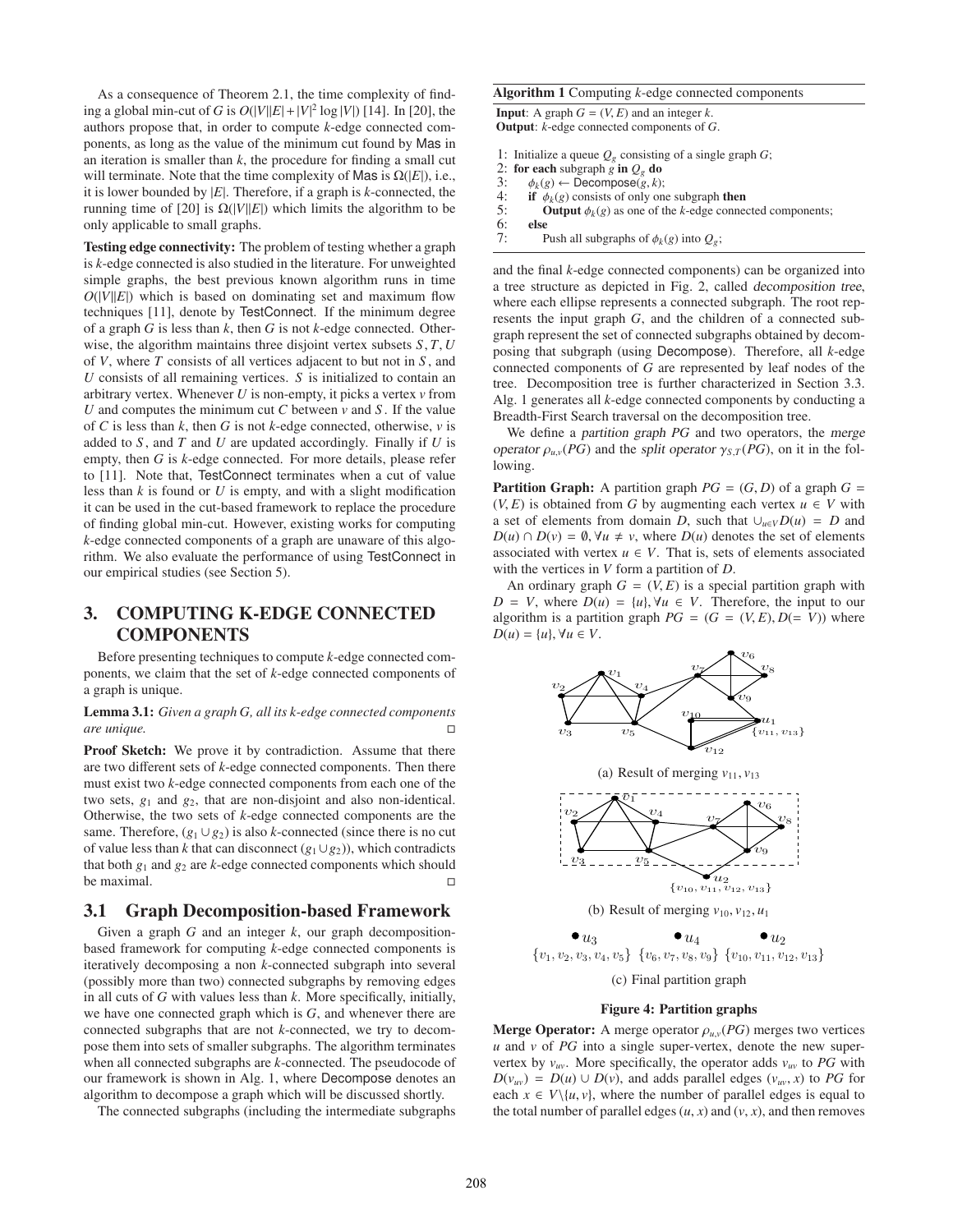vertices *u* and *v* and their associated edges from *PG*. Note that, after the merge, edge  $(u, v)$  is removed if it is in  $PG$ , and other edges are retained.

For example, Fig. 4(a) shows the result of the merge operator  $\rho_{\nu_{11},\nu_{13}}(PG)$  where PG is the partition graph implied by Fig. 3. There are two parallel edges between  $v_{10}$  and  $u_1$ . Edge ( $v_{11}, v_{13}$ ) is removed in the resulting partition graph.

**Split Operator:** A split operator  $\gamma_{S,T}(PG)$  removes all edges of cut *C* from *PG*, where  $C = (S, T)$  is a cut of *PG*.

Given an arbitrary partition graph  $PG = (G = (V, E), D)$ , the resulting graph obtained by performing either the merge operator or the split operator is still a partition graph. To simplify the presentation, in the rest of the paper, we use  $\rho_{s,t}(PG)$  and  $\gamma_{s,T}(PG)$  to denote the resulting partition graphs after applying the corresponding operators, respectively.

Graph Decomposition: The general idea of our graph decomposition algorithm, Decompose, is iteratively applying merge and split operators on the partition graph  $PG = (G = (V, E), D(= V))$  to finally obtain a special partition graph  $PG_r = (G_r = (V_r, E_r), D(=$ *V*)) with  $E_r = \emptyset$ , such that each  $D(u)$ ,  $u \in V_r$ , induces a connected subgraph of *G*. Let  $\phi_k(PG_r)$  denote the set of connected subgraphs represented by  $PG_r$ , i.e.  $\phi_k(PG_r) = \{G[D(u)] \mid u \in V_r\}$ . Decompose returns  $\phi_k(PG_r)$  as the decomposed graph. For example, for the graph in Fig. 3, if we decompose it for  $k = 3$ , the final special partition graph will be in the form of Fig. 4(c), from which we can see that  $\phi_3(G) = \{G_1, G_2, G_3\}$ . The pseudocode of Decompose is shown in Alg. 2. Given an input graph *G* and an integer *k*. The algorithm first constructs the corresponding partition graph *PG* (Line 1). Then, it proceeds iteratively to update the partition graph until its edge set is empty (Lines 3-8), through the split operator (Line 5) and the merge operator (Line 7). To choose which operator to be applied depends on the value of the cut found by MinCut (Line 3) which computes the minimum cut for a pair of vertices.

Algorithm 2 Decompose $(G, k)$ 1: Construct the corresponding partition graph *PG* of *G*, *PG*<sup>0</sup>  $\leftarrow$  ((*G*<sup>0</sup>  $\leftarrow$  $G$ ,  $(D \leftarrow V)$ ,  $i \leftarrow 0$ ; 2: while The edge set of  $PG_i$  is non-empty do 3:  $(s, t, S, T) \leftarrow \text{MinCut}(PG_i, k);$ 4: if  $w(S,T) < k$  then<br>5:  $PG_{i+1} \leftarrow \gamma_S T(PG)$ 5:  $PG_{i+1} \leftarrow \gamma_{S,T}(PG_i);$ <br>6: **else** 6: else<br>7:  $\frac{f}{f}$ 7:  $PG_{i+1} \leftarrow \rho_{s,t}(PG_i);$ <br>8:  $i \leftarrow i+1$  $i \leftarrow i + 1$ ; 9: return  $\phi_k(PG_i)$ ;

**Example 3.1:** Consider the graph in Fig. 3 and  $k = 3$ . Assume the first iteration of computing minimum cut is computed between vertices  $v_{11}$  and  $v_{13}$ . As the value of the cut is 3,  $v_{11}$  and  $v_{13}$  are merged and the resulting partition graph is shown in Fig. 4(a). Fig. 4(b) shows the partition graph after merging  $v_{10}$ ,  $v_{12}$ ,  $u_1$ . The next pair of vertices, whose minimum cut is computed, is  $v_9$  and  $u_2$ , then edges in the cut  $C = \{(v_5, u_2), (v_9, u_2)\}\$  are removed since the cut consists of only two edges. The resulting partition graph is the union of the subgraph shown in the dotted rectangle in Fig. 4(b) and the isolated vertex  $u_2$ . After applying a few more merge operators and split operators, we will get the special partition graph shown in Fig. 4(c) from which we can get the 3-edge connected components.  $\Box$ 

## 3.2 Algorithm Correctness

In this section, our goal is to prove the correctness of the framework (Alg. 1) provided that MinCut in Alg. 2 correctly returns the minimum cut for a pair of vertices.

Lemma 3.2: *Given a partition graph PG, after applying a total number of*  $(|V| - 1)$  *of merge operators and split operators,* Decompose *will produce a partition graph with no edges.*

**Proof Sketch:** We prove it by induction. (Base Case) for  $|V| = 1$ , the claim is trivially true. (General Case) for  $|V| > 1$ , we consider two cases based on the type of the first operator applied. If the first operator is a merge operator, then the resulting partition graph has  $|V'| = |V| - 1$  vertices which requires  $(|V'| - 1)$  iterations of merge operators and split operators to remove all the edges. Therefore, the claim is true. If the first operator is a split operator, assuming that the split operator divides the partition graph into two disconnected subgraphs with  $|V_1|$  and  $|V_2|$  vertices each. Then all edges can be removed in  $1+(|V_1|-1)+(|V_2|-1)$  operations. Therefore, the claim is true.  $\Box$ 

Atomicity property: Here, we prove the atomicity of Decompose, i.e., each of the connected subgraphs returned by Decompose will contain either all vertices of a *k*-edge connected component or none of its vertices.

Proof Sketch: To prove the claim, we prove that all edges in a *k*-edge connected component  $g = (V_g, E_g)$  will not be removed during the execution of Decompose. As the algorithm removes only edges in cuts with values less than *k*, it is equivalent to prove that any edge of *g* will not be included in any cut with value less than *k*.

We prove it by contradiction. Assume that some of the edges of *g* are included in cuts with values less than  $k$ , and let  $(u, v)$  be the first such edge included in a cut *C*; that is, cuts are considered in the order of being found by iterations of MinCut. Let  $V_1$  and  $V_2$ denote the vertices of the two disconnected subgraphs that contain *u* and *v* respectively after removing all edges in *C*. Then  $C \cap E_g$  is a cut of *g* which cuts  $V_g$  into  $V_1 \cap V_g$  and  $V_2 \cap V_g$ . This means that there is a cut  $C \cap E_g$  of  $g$  with value less than  $k$ , which contradicts that *g* is a *k*-edge connected component.

Cutability property: To prove the cutability of Decompose, we prove that if a graph is not *k*-connected, then Decompose will decompose it into at least two disconnected subgraphs.

Proof Sketch: Given a non *k*-connected graph *G*, there must exist cuts of value less than *k* that can cut *G* into at least two disconnected subgraphs. The rest is to prove that Decompose can find at least one such cut eventually during the decomposition process.

We prove it by contradiction. Assume that Decompose are not able to find any cut of value less than *k* during the decomposition process. Consider such a cut *C* of value less than *k*. For any edge  $(u, v) \in C$ , *u* and *v* are not going to be merged since they are not *k*-connected. Therefore, all the edges in *C* are retained after merge operators, which contradicts that there is no edge remaining in the final partition graph obtained by Decompose (Lemma 3.2).  $\Box$ 

Having shown the atomicity property and the cutability property of Decompose, we are now ready to show the correctness of the graph decomposition-based technique for computing *k*-edge connected components (Alg. 1) of a graph.

Theorem 3.1: *Alg. 1 correctly computes all k-edge connected components of a graph, provided that* MinCut *in Alg. 2 returns the minimum cut for a pair of vertices.*

Proof Sketch: From the atomicity property, we know that a *k*-edge connected component will never be further decomposed into multiple subgraphs during the decomposition process (atomicity property). As long as a graph is not *k*-connected, Decompose will decompose it into at least two disconnected subgraphs (cutability property). Therefore, the input graph will be decomposed into a set of *k*-edge connected components by Alg. 1 eventually.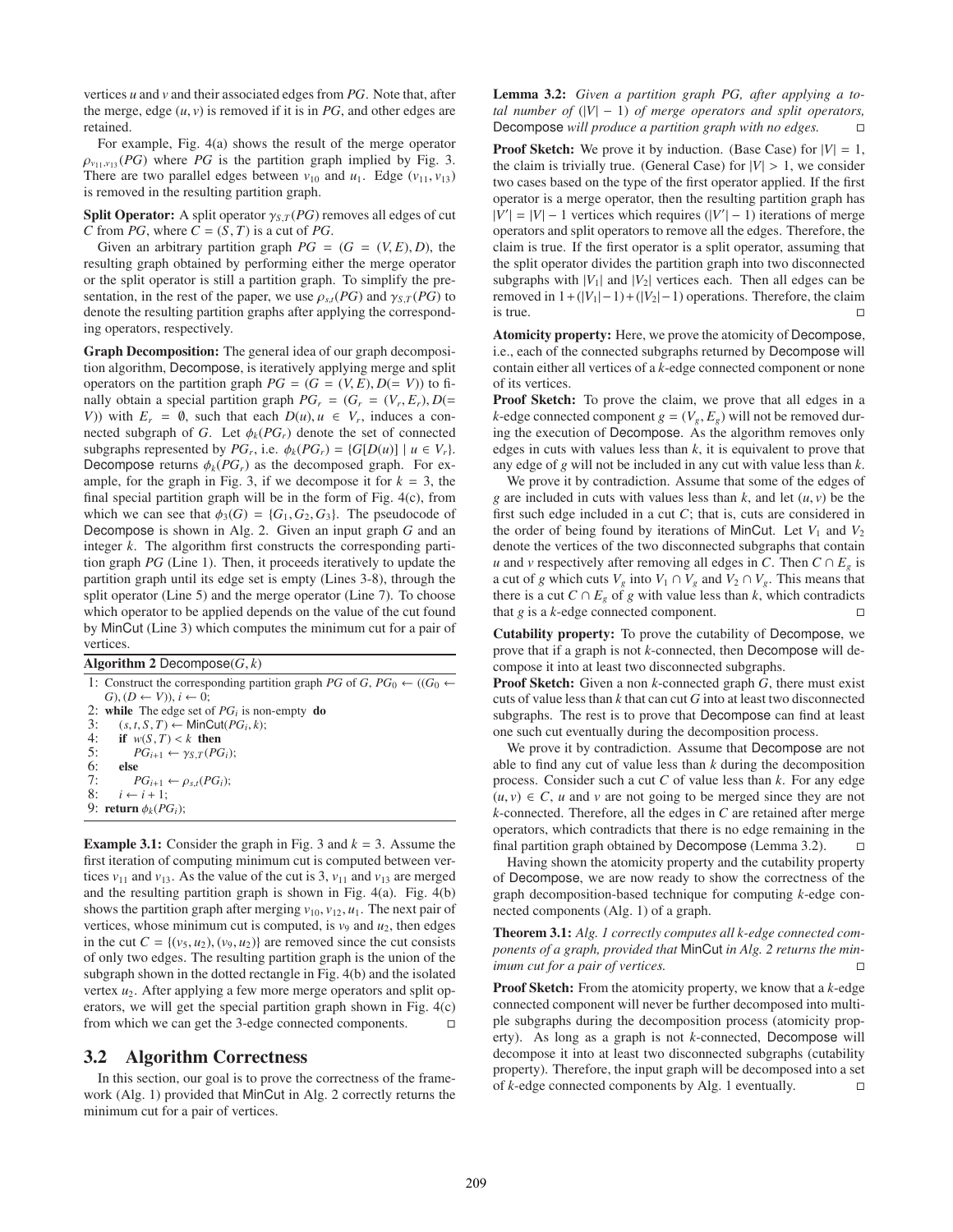# 3.3 Complexity

Time complexity of Alg. 1: Let *h* denote the height of the decomposition tree as illustrated in Fig. 2 and defined in Section 3.1, and  $T_{\text{Dec}}(G)$  denote the time complexity of decomposing a graph *G* using Decompose, which will be discussed in the next section. Then, the time complexity of Alg. 1 is  $O(h \times T_{Dec}(G))$ .

Characterization of the decomposition tree: A decomposition tree of *G*, as depicted in Fig. 2, is a representation of the iterative process that decomposes non *k*-connected subgraphs of *G* into smaller subgraphs. Each *k*-edge connected component of *G* is represented by a leaf node, and each intermediate node is a connected subgraph of *G* that is not *k*-connected itself. The sibling nodes (subgraphs), e.g.,  $G_{1,1}, \ldots, G_{1,m}$ , represent the result of decomposing its parent graph,  $G_1$ .

In a simple way, the sibling subgraphs have the property that each of them is connected to the remaining part of its parent graph by less than *k* edges except one sibling subgraph. For example, consider the graph in Fig. 1 and  $k = 3$ ,  $G_1$ ,  $G_2$ ,  $G_3$  form the sibling subgraphs for the parent graph  $G$ . Both  $G_1$  and  $G_3$  are connected to the remaining part of  $G$  by 2 edges, while  $G_2$  is connected to the remaining part of *G* by 4 edges. Now, consider another graph in Fig. 3 and  $k = 3$ ,  $(G_1 \cup G_2)$ ,  $G_3$  form the sibling subgraphs, because both  $G_1$  and  $G_2$  are connected to the remaining part of the parent graph by 3 edges. More rigorously, the sibling subgraphs have the property that each of them is connected to any vertex in the remaining part of the parent graph by less than *k* edge-disjoint paths. Given a graph  $G = (V, E)$ , we define a partition of V based on the connectivity between pairs of vertices, denote by  $V_p = \{V_1, \dots, V_m\}$ , such that each pair of vertices in the same partition is *k*-connected in *G*, and otherwise not *k*-connected. Then, the vertex set of each subgraph obtained by  $Decompose(G, k)$  is contained in exactly one of the partitions of  $V_p$ . As a result, a non *k*-connected graph *G* will be decomposed into at least  $m \geq 2$  disconnected subgraphs. For example, if we attach a four-vertex clique  $G_4$  to be adjacent to  $v_{16}$ in Fig. 1 by two edges, then Decompose can decompose the graph into four subgraphs  $G_1, G_2, G_3$ , and  $G_4$ , in one iteration.

By iteratively constructing children subgraphs for each non *k*connected subgraph in the above way as defining the sibling subgraphs, the decomposition tree can be constructed. Each level of the tree can be computed from the union of their parent graphs by a single iteration of Decompose. The height *h* of the decomposition tree reflects the "depth" of the *k*-edge connected components nested together to form *G*. After each iteration of Decompose, the "depth" of nestedness is reduced by one. For example, in Fig. 1, the "depth" is two. After the first iteration of Decompose with  $k = 3$ , there are three disconnected subgraphs  $G_1, G_2$ , and  $G_3$ , where  $G_2$ consists of two *k*-edge connected components nested together and can now be decomposed in the next iteration.

Potentially a smaller *h*: Intuitively, given a non *k*-connected graph *G*, the more the number of disconnected subgraphs returned by Decompose, the shorter the height *h* of the decomposition tree. The minimum number of disconnected subgraphs that will be returned by Decompose is guaranteed by the number of sibling subgraphs as discussed above. Usually, we will get more disconnected subgraphs. For example, consider the graph in Fig. 3, there are only two sibling subgraphs ( $G_1 \cup G_2$ ) and  $G_3$  as discussed above. However, in practice, if  $G_3$  is split from  $G$  before any merge of a pair of vertices where one is from  $G_1$  and the other is from  $G_2$ , then  $G_1$  and *G*<sup>2</sup> will also be split by a following split operator in the same iteration of Decompose. Therefore, three disconnected subgraphs will be returned by Decompose, and we get  $h = 1$ . This phenomenon is observed in our experimental studies. For example, each of the

Amazon and web-Google dataset has almost 1, 000 10-edge connected components, however, *h* is only 3. We also observe that, in our testing, the small value of *h* is quite steady across different sizes of graphs and different numbers of *k*-edge connected components in a graph.

# 4. GRAPH DECOMPOSITION

In this section, we first discuss a baseline algorithm for graph decomposition, and then propose a simple yet efficient data structure to replace the Fibonacci heap as required by the baseline algorithm. Finally, we propose several optimization techniques to further improve the performance of our decomposition approach based on the threshold *k* of computing *k*-edge connected components.

## 4.1 Baseline algorithm

The baseline algorithm for graph decomposition is by calling the procedure of maximum adjacency search (Mas in Section 2.2) to compute the minimum cut between a pair of vertices, i.e., replace MinCut in Alg. 2 by Mas, denoted by BaseLine. Recall that, Mas computes a linear order *L* for the vertices of *G*, and let *s* and *t* be the two vertices that are most recently added to *L*, and *t* be the last one, then the adjacent edges of *t* is a minimum *s*–*t* cut.

| Iterations | List L                                                                             |
|------------|------------------------------------------------------------------------------------|
|            | $v_1, v_2, v_3, v_4, v_5, v_7, v_6, v_8, v_9, v_{11}, v_{12}, v_{10}, v_{13}$      |
| 2          | $v_1, v_2, v_3, v_4, v_5, v_7, v_6, v_8, v_9, v_{11}, v_{12}, \{v_{10}, v_{13}\}$  |
| 3          | $v_1, v_2, v_3, v_4, v_5, v_7, v_6, v_8, v_9, v_{11}, \{v_{10}, v_{12}, v_{13}\}$  |
| 4          | $v_1, v_2, v_3, v_4, v_5, v_7, v_6, v_8, v_9, \{v_{10}, v_{11}, v_{12}, v_{13}\}\$ |
| 5          | $v_1, v_2, v_3, v_4, v_5, v_7, v_6, v_8, v_9$                                      |
| 6          | $v_1, v_2, v_3, v_4, v_5, v_7, v_8, v_9\}, v_6$                                    |
| 7          | $v_1, v_2, v_3, v_4, v_5, v_7, \{v_6, v_8, v_9\}$                                  |
| 8          | $v_1, v_2, v_3, v_4, v_5, \{v_6, v_7, v_8, v_9\}$                                  |
| 9          | $v_1, v_2, v_3, v_4, v_5$                                                          |
| 10         | $v_1, \{v_4, v_5\}, v_2, v_3$                                                      |
| 11         | $v_1, \{v_2, v_3\}, \{v_4, v_5\}$                                                  |
| 12         | $v_1, \{v_2, v_3, v_4, v_5\}$                                                      |

Table 1: Execution of BaseLine

**Example 4.1:** Consider the graph in Fig. 3 and  $k = 3$ . The first iteration of Mas will produce the order *L* = (*v*1, *v*2, *v*3, *v*4, *v*5, *v*7, *v*6, *v*8, *v*<sub>9</sub>, *v*<sub>11</sub>, *v*<sub>12</sub>, *v*<sub>10</sub>, *v*<sub>13</sub>). Then *s* = *v*<sub>10</sub> and *t* = *v*<sub>13</sub>, and it can be verified that {( $v_{10}, v_{13}$ ), ( $v_{11}, v_{13}$ ), ( $v_{12}, v_{13}$ )} is a minimum  $v_{10}-v_{13}$  cut.

The lists *L* obtained from all 12 iterations of Mas during the running of BaseLine are shown in Table 1, where super-vertices are denoted by their associated elements. We omit those isolated vertices. For the first three iterations, we apply the merge operator since the value of cut found is no less than 3, and the resulting partition graph after the first three iterations is shown in Fig. 4(b). After the fourth iteration, we find a cut with value 2, then the split operator is applied. The graph is decomposed into three disconnected subgraphs after 12 iterations.

Time complexity of BaseLine: Since the time complexity of Mas is  $O(|E| + |V| \log |V|)$  (Theorem 2.1), and BaseLine will invoke at most  $(|V| - 1)$  iterations of Mas (Lemma 3.2), the time complexity of BaseLine thus is  $O(|V||E| + |V|^2 \log |V|)$ .

### 4.2 A Simple Efficient Data Structure

The term  $|V| \log |V|$  in the time complexity of BaseLine is due to finding the most tightly connected vertex in Mas using the Fibonacci heap, which assumes that the update-key operation and the extract-max operation takes  $O(1)$  and  $O(\log |V|)$  time, respectively. Note that extract-max and update-key are the only two operations of Fibonacci heap needed in Mas, assuming that insert and remove are special cases of the update-key operation. However, the Fibonacci heap is complicated and does not guarantee good perfor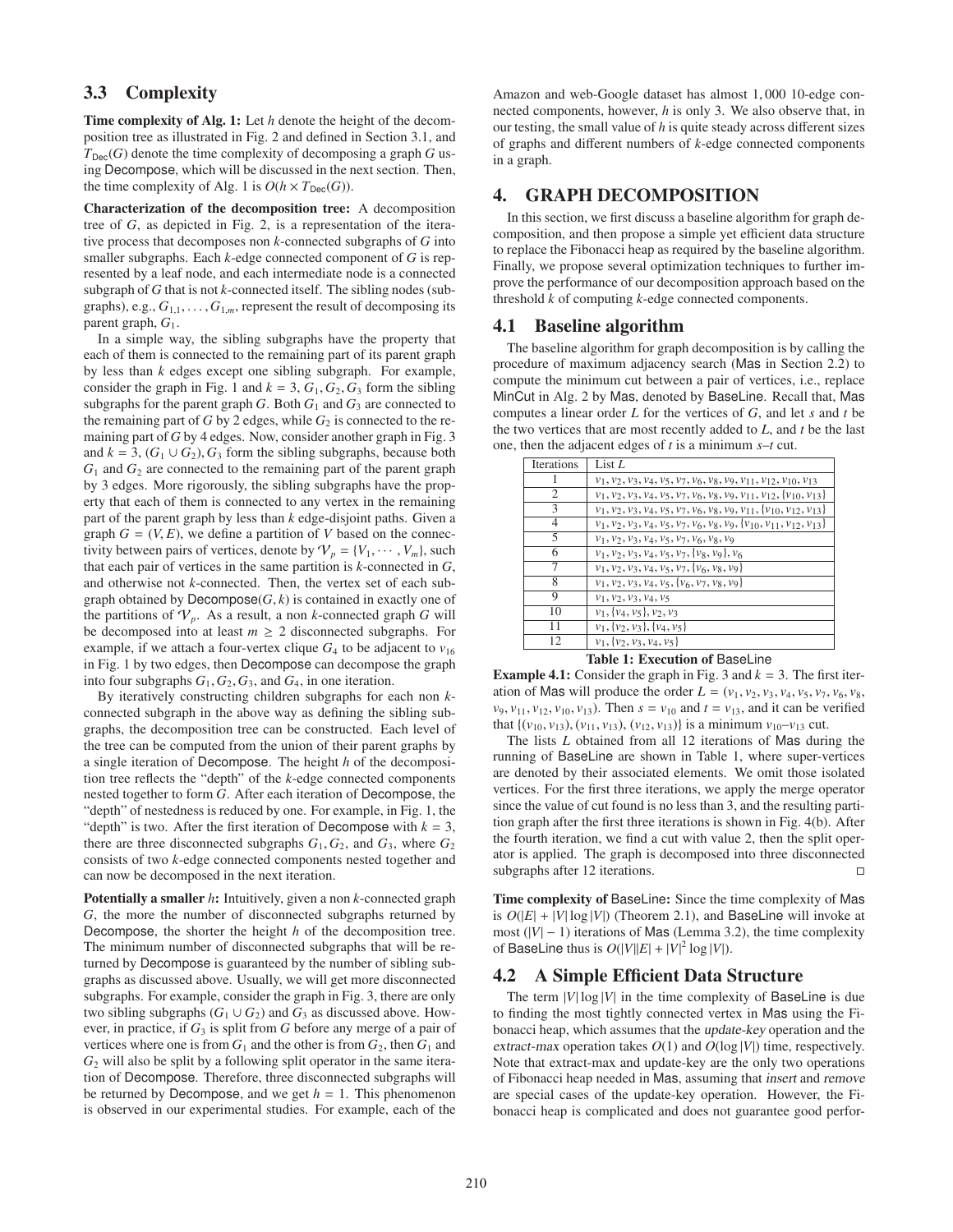mance in practice for a reasonable size graph. Motivated by this, we propose a simple yet efficient data structure to accelerate BaseLine as follows.

**Data Structure:** Let  $key(v)$  denote the key of vertex  $v$  during the execution of Mas, i.e.,  $key(v) = w(L, v)$  which is the number of edges between  $\nu$  and vertices in *L*. Let  $\bar{c}$  denote the maximum value among all minimum cuts for different pairs of vertices. We have  $key(v) \le \overline{c}$ ,  $\forall v \in V$ , and  $\overline{c} \le |E|$ . We propose to use doubly linked lists coupled with a head table to accommodate the extractmax and update-key operations.

For the doubly linked lists, we use an array of size 3|*V*| to store the data; that is, for each vertex  $u \in V$ ,  $key(u)$  stores the key,  $pre(u)$ and *next*(*u*) store the predecessor and successor vertices in the doubly linked list, respectively. Each doubly linked list links all the vertices with identical keys. In the head table  $H$ ,  $H(x)$  stores the first vertex in the doubly linked list whose key value equals to *x*. For example, in Fig. 5, assume that vertices  $v_i$  and  $v_j$  have the same key value  $x$ , and  $v_i$  is the first vertex in this doubly linked list, then  $H(x) = v_i$ ,  $pre(v_j) = v_i$ , and  $next(v_i) = v_j$ . Since the maximum key value can be potentially be  $\bar{c}$ , the size of head table *H* is  $\bar{c}$  in worst case. We discuss in the next subsection how to lower the size of *H*.



#### Figure 5: Data Structure

In addition to the two arrays, we also record a value *po*, which is the potential of the current maximum key value for all vertices in the data structure, and is initialized as 0. The value of *po* is updated after only the update-key operation.

Extract-max: To extract the next vertex with the largest key value, we first decrease *po* until  $H(po) \neq nil$ , and then report the first vertex pointed by *H*(*po*) and remove it from that doubly linked list, as shown below.

| Extract-max $(u)$ :                                |  |  |
|----------------------------------------------------|--|--|
| while $H(po) = nil$ do                             |  |  |
| $po \leftarrow po-1$ ;                             |  |  |
| $u \leftarrow H(po)$ , and remove u from $H(po)$ ; |  |  |

**Update-key:** To update the key of vertex  $v$  from  $x$  to  $y$ , we first remove  $\nu$  from the doubly linked list represented by  $H(x)$ , and then insert *v* to the doubly linked list  $H(y)$ . We also update  $po \leftarrow y$  if *y* > *po*.

Update-key(*v*):

remove *v* from the doubly linked list  $H(key(v))$ ; update  $key(v)$  and insert *v* into  $H(key(v))$ ;  $po \leftarrow \text{key}(v) \text{ if } \text{key}(v) > po;$ 

**Example 4.2:** Consider Fig. 5, assume that  $H(x)$  denotes a doubly linked list containing vertices  $v_i$  and  $v_j$ , i.e.,  $key(v_i) = key(v_j) = x$ , and *v<sup>i</sup>* is the first vertex in the doubly linked list. Assume *po* is now set as *y* and the largest key value with non-empty doubly linked list is *x*. To extract the vertex with maximum key value, we first decrease *po* to *x* which takes  $O(y - x)$  time, and then report and remove  $v_i$  which takes  $O(1)$  time. Time Complexity: The worst time complexity of the update-key operation is  $O(1)$  as ensured by the properties of doubly linked lists. In the following, we discuss the time complexity of the extract-max operation which is nontrivial.

**Lemma 4.1:** *The worst time complexity of extract-max is*  $O(\bar{c})$ *, which can be as large as*  $|E|$ *.*  $\Box$ 

**Proof Sketch:** For extract-max, we need to decrease *po* until  $H(po) \neq$ *nil*. As *po* can be potentially as large as  $\bar{c}$  and the only non-empty doubly linked list could be *H*(1), therefore, in worst case, extractmax takes  $O(\bar{c})$  time.

Although the worst time complexity of one extract-max is bounded by  $|E|$ , we show that the total running time of  $|V|$  extract-max operations is still bounded by |*E*| through the following theorem.

**Theorem 4.1:** *Given a graph G* =  $(V, E)$ *, Mas can find a minimum cut for an arbitrary vertex pair s and t in time O*(|*E*|) *using our data structure, denoted by* Mas*-*Linear*.*

Proof Sketch: The correctness of Mas-Linear directly follows from the correctness of extract-max and update-key using our data structure and the correctness of Mas.

Let  $In(i)$  and  $De(i)$  denote the increase value and decrease value of *po* when finding the most tightly connected vertex for the *i*-th time in Mas, i.e., to compute the *i*-th vertex of *L*, respectively. Then, the time complexity is bounded by  $O(|E| + \sum_{j=1}^{|V|} De(j))$ , where  $O(|E|)$  is the total time of update-key operations and  $\sum_{j=1}^{|V|} De(j)$ is the total time of extract-max operations. We have the property that  $\sum_{j=1}^{|V|} In(j) \leq |E|$  since the update-key operation is executed once for each edge in the graph and the value of *po* is increased by the amount of at most one after each update-key operation. Then,  $\sum_{j=1}^{|V|} De(j) \leq \sum_{j=1}^{|V|} In(j) \leq |E|$ . Therefore, the total time complexity of Mas-Linear follows.

## 4.3 Optimization

In the following, we propose three optimization techniques to further improve the performance of Decompose based on the threshold *k* of computing *k*-edge connected components.

Early merge based on *k*-connectivity. From Line 7 of Alg. 2, we can see that the only requirement for applying the merge operator is that the connectivity between *s* and *t* should be no less than *k*. Therefore, we can merge more than one pair of vertices during one iteration of Mas, as long as each pair of vertices is guaranteed to be *k*-connected in the input graph, based on the following lemmas. Recall that, after finding a minimum cut, Alg. 2 merges only one pair of vertices if applicable.

Consider the list *L* obtained by Mas on graph *G*. For any  $v \in L$ , let  $L<sub>v</sub>$  denote the list of vertices added to  $L$  prior to  $v$  (excluding  $v$ ), and  $p_\nu$  denote the last vertex in  $L_\nu$ . We call  $w(L_\nu, v)$  as the key value of  $v, \forall v \in V$ . Then, we have the following property.

**Lemma 4.2:** *Given a graph G, for any vertex*  $v \in L$ *, if*  $w(L_v, v) \geq k$ *, then*  $p_v$  *and v are k-connected in G.* 

Proof Sketch: Consider the subgraph of *G* induced by the vertex set  $L_v \cup \{v\}$ , i.e.,  $G[L_v \cup \{v\}]$ , applying Mas on it will produce exactly the same list  $L_v \cup \{v\}$ . This is because that, considering the two executions of Mas on *G* and  $G[L_v \cup \{v\}]$  respectively and assuming that the same initial vertex (i.e., the first vertex in  $L<sub>v</sub>$ ) is chosen, then, for any vertex  $u \in L_v \cup \{v\}$ , its key value will be the same for both executions. Therefore, provided that  $w(L_v, v) \geq k$ ,  $p_v$  and *v* are *k*-connected in  $G[L_v \cup \{v\}]$  (Theorem 2.1), which implies that  $p_v$  and  $v$  are  $k$ -connected in  $G$ .

Following Lemma 4.2, we can merge more than one pair of vertices after obtaining the list *L*. However, this will result in one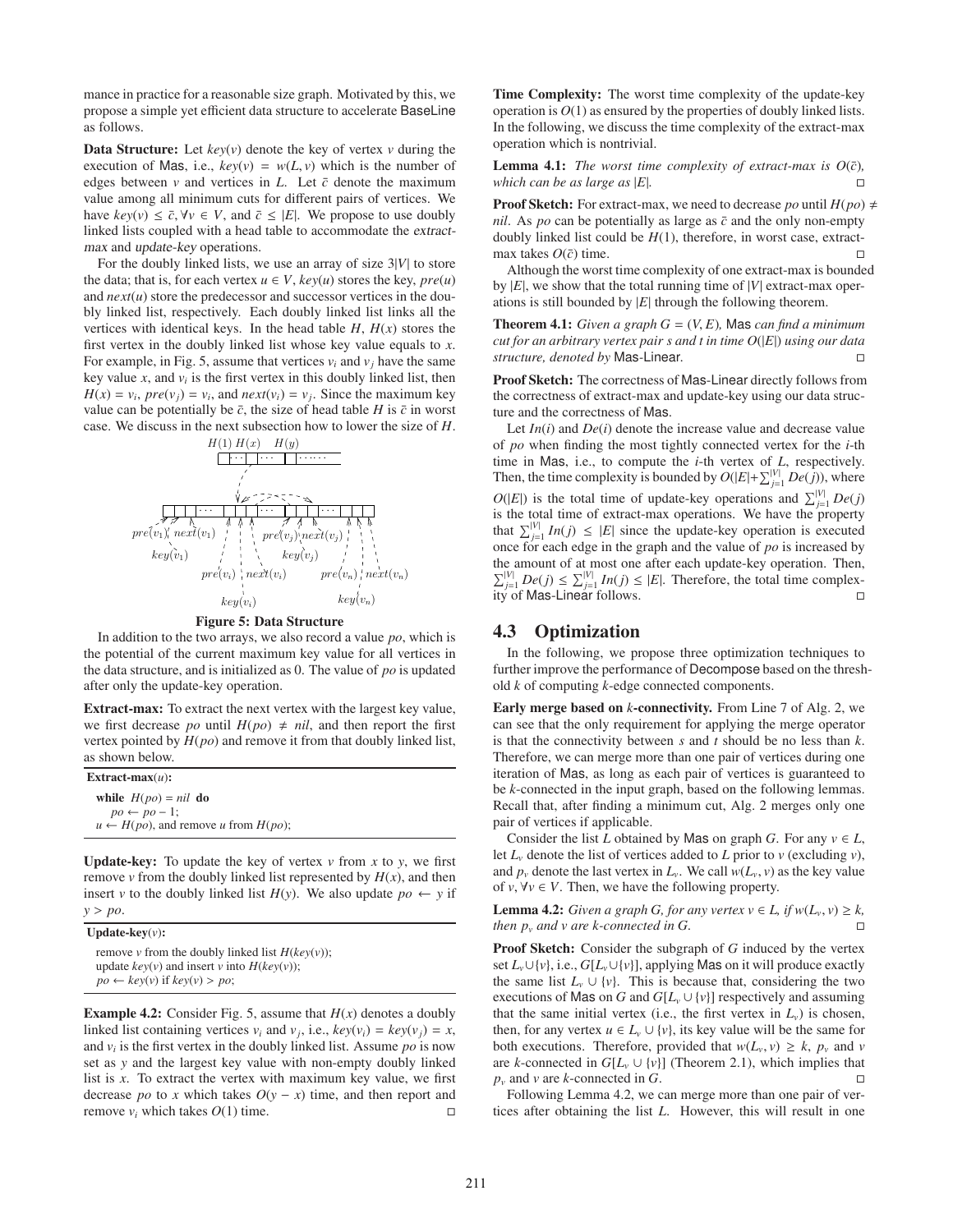additional scan on *L* of size |*V*|. Therefore, we propose to merge pairs of vertices on-the-fly following the lemma below.

Lemma 4.3: *During the execution of* Mas*, whenever there is a vertex v with key value no less than k, we then apply the merge operator on u and v where u is the vertex last added to the current list L, and continue this execution.*

Proof Sketch: Let *L* denote the list obtained by Mas, and  $L_1$  denote the list obtained by merging all pairs of vertices of *L* satisfying Lemma 4.2. Note that, in  $L_1$ , it merges only pairs of consecutive vertices in  $L$ . Since  $L_1$  is obtained by getting  $L$  first, the set of merge operators will not affect the correctness of the algorithm as guaranteed by Lemma 4.2. Let  $L_2$  denote the list obtained by this lemma. We prove that  $L_2$  is exactly the same as  $L_1$ .

Note that, we consider each super-vertex , after merging pairs of vertices, in *L*<sup>1</sup> and *L*<sup>2</sup> as a set of vertices, and call it an item of  $L_1$  and  $L_2$ . Let  $L_{1,i}$  and  $L_{2,i}$  denote the *i*-th item of  $L_1$  and  $L_2$ , respectively. We prove that  $L_1 = L_2$  by induction. For  $i = 1$ , if  $L_{1,1}$ consists of only one vertex *u*, which means that  $w(u, v) < k$ ,  $\forall v \neq u$ , then  $L_{1,1} = L_{2,1}$ . Otherwise, for any vertex *v* other than the initial vertex *u* in  $L_{1,1}$ , we have  $w(L_v, v) \geq k$ , then *v* will be included in  $L_{2,1}$ ; for any vertex  $v \notin L_{1,1}$ , we have  $w(L_v, v) < k$ , then *v* will not be included in  $L_{2,1}$ . Therefore  $L_{1,1} = L_{2,1}$ . For  $i > 1$ , the first vertex in  $L_{1,i}$  and  $L_{2,i}$  is identical as guaranteed by the selection of vertex with maximum key value. Similarly to the proof for the case  $i = 1$ , we have  $L_{1,i} = L_{2,i}$ . Therefore,  $L_1 = L_2$ .

Following Lemma 4.3, consider the graph in Fig. 3 with  $k = 3$ , when *L* is initialized as  $\{v_1\}$ , the list *L* obtained after the first execution of Mas is  $(v_1, v_2, v_3, \{v_4, v_5\}, v_7, v_6, \{v_8, v_9\}, v_{11}, v_{12}, \{v_{10}, v_{13}\}\)$ , in which three pairs of vertices are merged in one iteration.

List sharing after applying split operators. Consider Alg. 2, if a minimum cut of value less than  $k$  is found by Mas, after applying the split operator, a minimum cut of the resulting graph can be determined from the same list *L*, without actually running Mas on the resulting graph. Therefore, the list *L* can be shared across different executions of Mas after applying split operators.

Lemma 4.4: *Given a graph G, if the value of a minimum s–t cut* (*S*, *T*) *returned by* Mas *is less than k, then, in the resulting graph after applying the split operator, i.e.,*  $\gamma_{S,T}(G)$ ,  $(S \setminus \{s\}, \{s\})$  *is a minimum r–s cut, where r is the vertex added to L prior to s.*

**Proof Sketch:** Note that, in the cut  $(S, T)$ , *T* consists of only a single vertex *t*. After the split operator which removes all adjacent edges of *t* from *G*, we obtain  $\gamma_{S,T}(G)$ . The list *L'* obtained by applying Mas on  $\gamma_{S,T}(G)$  will be exactly the same as *S*. Therefore,  $(S \setminus \{s\}, \{s\})$  is a minimum *r*–*s* cut in  $\gamma_s$   $_T(G)$ .

Consider the execution example shown in Table 1, the minimum cut obtained at iteration 4 has value 2 which is less than  $k = 3$ . Therefore, we can get the list *L* of iteration 5 without running Mas again. Note that, this optimization can be applied iteratively until a merge operator is applied.

Efficient vertex reduction by degree. In a *k*-edge connected component, each vertex will have degree at least *k*. Therefore, we can remove all vertices with degrees less than *k* from the input graph. Efficient algorithm to recursively remove all vertices with degree less than *k* is studied in [2], which runs in  $O(|V| + |E|)$  time. The general idea is that, it maintains a queue *Q* of vertices which is initialized to contain all vertices with degree less than *k* in the current graph *G*. It iteratively removes the vertices in *Q* from *G*. After the removal of vertices, the degrees of some vertices not in *Q* will change from at least *k* to below *k*, and then those vertices are added to *Q* and the process of removing vertices from *G* continues until no new vertex is added to *Q*. We use this efficient vertex reduction

method based on degree *k* in our optimization. For more details, please refer to [2]. Without this optimization, to remove vertices with degrees less than *k* would require scanning the graph multiple times.

## 4.4 Algorithm with Optimization

The overall algorithm by incorporating the optimization techniques is shown in Alg. 3, denoted by Decompose-LMS, where the Linear data structure, early Merge, and list Sharing optimization techniques are used. In procedure Mas-LMS, the vertices in queue *Q* are recursively merged with *u* (Lines 13-20), and the split operator is recursively applied if the minimum cut implied by the current list *L* has value less than *k* (Lines 21-23).

```
Algorithm 3 Decompose-LMS (G, k)
```
**Input:** A graph  $G = (V, E)$  and an integer  $k$ .

```
Output: Subgraphs of G if \lambda(G) < k, and G otherwise.
```
- 1: Construct the corresponding partition graph *PG* of *G*,  $PG_0 \leftarrow (G_0(\leftarrow$  $G$ ,  $D$ ( $\leftarrow$   $V$ )),  $i \leftarrow 0$ ;
- 2: while The edge set of  $PG<sub>i</sub>$  is non-empty do
- 3:  $PG_{i+1}$  ← Mas-LMS ( $PG_i, k$ );
- 4:  $i \leftarrow i + 1$ ;
- 5: return  $\phi_k(PG_i)$ ;

6: procedure Mas-LMS (*G*, *k*)

- 7:  $\tilde{L} \leftarrow \{\text{an arbitrary vertex } u \text{ of } V\};$
- 8: Initialize our data structure;

9: while  $L \neq V$  do

- 10:  $u \leftarrow$  extract-max:
- 11: Add *u* to *L* and remove *u* from the data structure;<br>12: Initialize a queue *O* with *u*:
- Initialize a queue  $Q$  with  $u$ ;
- 13: while  $Q \neq \emptyset$  do<br>14:  $v \leftarrow Q.pop();$
- 14:  $v \leftarrow Q.pop();$ <br>15: **for each**  $(v, s)$
- for each  $(v, s) \in E$  with  $s \notin L$  do
- 16: **if** the key of *s* increases to pass *k* then 17: Add *s* to *Q* remove *s* from the data *s*
- 17: Add *s* to *Q*, remove *s* from the data structure;<br>18: **else**
- 18: else
- Update-key for *s*;
- 20: Merge *u* and *v* if  $u \neq v$ ;
- 21: while  $|L| > 1$  and the value of the cut implied by the last two vertices in *L* is less than *k* do
- 22: Split the cut;<br>23: Remove the 1
- Remove the last vertex from *L*:

In Decompose-LMS where the optimization of early merge based on  $k$ -connectivity is applied, whenever the key of a vertex  $v$  is increased to pass *k*, *v* is removed from our data structure. Therefore, the maximum key value in our data structure is bounded by *k*, which means that we need only *k* entries for our head table which is discussed in Section 4.2.

**Theorem 4.2:** *Given a graph G* =  $(V, E)$ , Decompose-LMS *correctly decomposes it into at least two disconnected subgraphs if*  $\lambda(G)$  < *k* and returns G otherwise. The time complexity is  $O(l \times |E|)$ , *where*  $l \leq |V|$  *is the number of iterations of Mas-LMS, i.e., the value of i at Line 5 of Alg. 3.*

Proof Sketch: The correctness of Decompose-LMS directly follows from the correctness of Mas, and Lemmas 4.2, 4.3, and 4.4. For the time complexity, since Mas-LMS takes *O*(|*E*|) time and there are totally *l* iterations of Mas-LMS, the time complexity of Decompose-LMS follows.

Bound on the value of *l*: Now, we characterize the value of *l* in two situations based on whether *G* is *k*-connected or not.

Given a non *k*-connected graph  $G = (V, E)$ , let  $G_k = \{g_1 =$  $(V_1, E_1), \cdots, g_m = (V_m, E_m)$  be the set of *k*-edge connected components of *G*. Then,  $l \leq \max_{j=1}^m |V_j|$ . The reason is that, for any two *k*-edge connected components of *G*, *g<sup>i</sup>* and *g<sup>j</sup>* , Decompose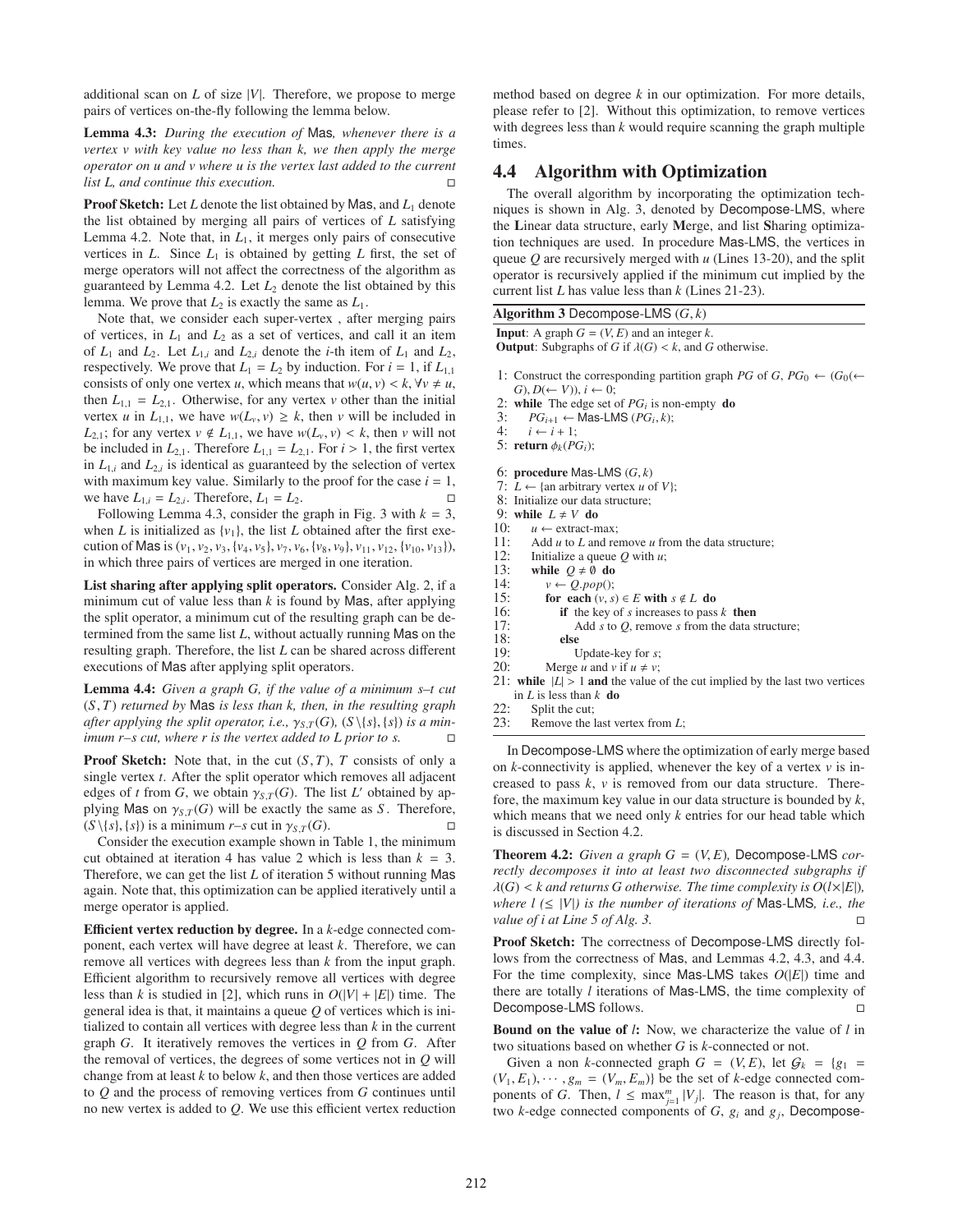LMS either splits the two subgraphs or merges them into a single subgraph. If  $g_i$  and  $g_j$  are split into two subgraphs by Decompose-LMS, then the number of vertices of  $g_i$  and  $g_j$  is each reduced by at least one after one iteration of Mas-LMS. The reason is that, let  $u_i$  and  $u_j$  be the last node of  $g_i$  and  $g_j$  on  $L$  respectively, then the keys of  $u_i$  and  $u_j$  are at least  $k$ , therefore,  $u_i$  and  $u_j$  are merged with other vertices. Otherwise, vertices of  $g_i$  and  $g_j$  are merged into super-vertices. Let  $sg_i^a$  and  $sg_j^a$  denote the subgraph induced by vertices (or super-vertices) of *g<sup>i</sup>* and *g<sup>j</sup>* after *a* iterations of Mas-LMS, respectively. Note that super-vertices in  $sg_i^a$  and  $sg_j^a$  can overlap. Then the number of vertices in  $sg_i^{a+1}$  ( $sg_i^{a+1}$ ) is strictly less than  $sg_i^a$  $(sg_j^a)$ , since both  $sg_j^a$  and  $sg_j^a$  are *k*-connected. Therefore, after each iteration of Mas-LMS, the number of vertices in each of  $g_i$  will be reduced by at least one, and  $l \leq \max_{j=1}^{m} |V_j|$ .

Given a *k*-connected graph *G*, each vertex of *G* will have a degree at least *k* and Decompose-LMS will merge all vertices in *G* into a single super-vertex. In Decompose-LMS, an iteration of Mas-LMS computes an order *L* of vertices in *G* and merges each such vertex having  $w(L_v, v) \geq k$  with its predecessor vertex in *L* (refer to early merge optimization). Let  $k(L)$  denote the number of vertices having  $w(L_v, v) \geq k$  in *L*. Then, after each iteration of Mas-LMS which computes an order *L*, the number of vertices is reduced by  $k(L)$ . Recall that  $w(L_v, v)$  is the number of edges between *v* and vertices prior to *v* in *L*. Implicitly, for a pair of vertices *u* and *v* that have more than  $k - 1$  parallel edges between them, Mas-LMS ensures to merge the two vertices into a super-vertex. Given a random order *L* and a vertex *v* with degree no less than 2*k*, the probability that *v* will be merged with other vertices is at least  $\frac{1}{2}$ . Let  $V_{2k}$  denote the subset of vertices in *G* whose degrees are no less than 2*k*. The expected number of vertices that will be reduced after one iteration of Mas-LMS is at least  $\frac{|V_{2k}|}{2}$ . After merging vertices into super-vertices, degrees of super-vertices are tend to become larger. Therefore, the number of vertices reduces rapidly after each iteration of Mas-LMS. For a special graph that every vertex has degree no less than 2*k*, the number of iterations *l* is expected to be bounded by  $log |V|$ . The same phenomenon also applies to each *k*-edge connected component of *G* if *G* is not *k*-connected.

In our empirical studies, the sizes of the largest *k*-edge connected components of as-Skitter and SSCA-20 dataset are over 0.3 million and 1 million, while the value of *l* is 9 and 8, respectively. Of all the real and synthetic graphs we tested, the values of *l* are no more than 21 regardless of the sizes of graphs and the sizes and/or numbers of *k*-edge connected components of a graph. Therefore, algorithm Decompose-LMS is able to process large graphs. Note that our optimization techniques are inapplicable to those connectivity testing algorithms (such as TestConnect [11] as discussed in Section 2.2) which are based on maximum flow techniques, since flows computed for different pairs of vertices are unrelated.

**Example 4.3:** Given the graph in Fig. 3 and  $k = 3$ . The list *L* obtained for each iteration of Mas-LMS is shown in Table 2, where super-vertices are denoted by their associated elements. Decompose-LMS computes a graph decomposition for  $k = 3$  in four iterations. Therefore, Decompose-LMS is much faster than BaseLine (Section 4.1), which takes 12 iterations as shown in Table 1.  $\Box$ 

| <b>Iterations</b> | List L                                                                                                                         |
|-------------------|--------------------------------------------------------------------------------------------------------------------------------|
|                   | $v_1, v_2, v_3, \{v_4, v_5\}, v_7, v_6, \{v_8, v_9\}, v_{11}, v_{12}, \{v_{10}, v_{13}\}\$                                     |
|                   | $v_1$ , { $v_4$ , $v_5$ }, { $v_2$ , $v_3$ }, $v_7$ , { $v_6$ , $v_8$ , $v_9$ }, $v_{11}$ , { $v_{10}$ , $v_{12}$ , $v_{13}$ } |
|                   | $v_1$ , { $v_2$ , $v_3$ , $v_4$ , $v_5$ }, { $v_6$ , $v_7$ , $v_8$ , $v_9$ }, { $v_{10}$ , $v_{11}$ , $v_{12}$ , $v_{13}$ }    |
|                   | $\{v_1, v_2, v_3, v_4, v_5\}$                                                                                                  |
|                   |                                                                                                                                |



Remarks on the range of the value of *h*: Our algorithm Decompose-LMS will decompose a graph *G* into a set of subgraphs *sg<sup>i</sup>* , each of which possibly contains several *k*-edge connected components.

Assume that two different *k*-edge connected components  $g_i$  and  $g_j$ have equal probabilities to be split and to be merged. Then, the decomposition tree (see Section 3) tends to be a balanced tree on average, and *h* is expected to be bounded by log |*V*|. In our empirical studies, the largest *h* is 5 across graphs whose vertex numbers vary from 4 thousand to 2 million.

# 5. EXPERIMENTS

We conduct extensive performance studies to evaluate the efficiency of our framework (proposed in Section 3) and our graph decomposition algorithm based on several optimization techniques (studied in Section 4) for the computation of *k*-edge connected components in graphs. The following algorithms are implemented:

- CutB-GMC: The cut-based framework plugged in a variant of finding Global Min-Cut algorithm as discussed in Section 2.2. We also incorporate the optimization techniques and pruning rules proposed in [20] into CutB-GMC.
- CutB-TC: The cut-based framework plugged in the Testing Connectivity algorithm (TestConnect) which can find a minimum cut with value less than *k* by a slight modification, as discussed in Section 2.2.<sup>1</sup>
- DecB-LMSD: Our graph decomposition-based framework (Section 3) plugged in our graph decomposition algorithm with all the optimization techniques proposed in Section 4, i.e., the framework in Alg. 1 plus the decomposition algorithm in Alg. 3.
- DecB: Our graph decomposition-based framework plugged in the baseline algorithm BaseLine for graph decomposition.
- CutB-LMD: The cut-based framework plugged in a modification of our decomposition algorithm to cut a graph into only two disconnected subgraphs. All the optimization techniques proposed in Section 4 are applied except the list sharing optimization which is inapplicable.

All algorithms are implemented in C++ and compiled with GNU GCC with the -O3 optimization. All experiments are conducted on a PC with an Intel(R) Core(TM) i5-2400 CPU (3.10GHz) and 4GB memory running Ubuntu 12.04. We evaluate the performance of all algorithms on both real and synthetic graphs as follows.

Real Graphs: We evaluate the algorithms on eight real graphs, Arxiv General Relativity collaboration network (ca-GrQc), Arxiv Condensed Matter collaboration network (ca-CondMat), email network from a EU research institution (email-EuAll), who-trustswhom network of Epinions.com (soc-Epinions1), Amazon product co-purchasing network (amazon0601), web graph from Google (web-Google), Wikipedia talk (communication) network (wiki-Talk), and Internet topology graph (as-Skitter). All the graphs are downloaded from the Stanford SNAP library<sup>2</sup>, and detailed descriptions about these graphs can also be found there. Sizes of these graphs are shown in Table 3.

Synthetic Graphs: We evaluate the algorithms on three kinds of synthetic graphs, all of which are generated by the graph generator GTGraph<sup>3</sup>. The three kinds of synthetic graphs are as follows.

• Random graphs: Random graphs with  $a \times 1000$  vertices and  $b \times 1000$  edges are denoted by Random-a-b, where *a* and *b* are integers and the  $b \times 1000$  edges are added by randomly choosing a pair of vertices for each edge.

<sup>1</sup>Note that, TestConnect was not studied in previous works for computing *k*-edge connected components.

<sup>2</sup>http://snap.stanford.edu/data/

 $3$ http://www.cse.psu.edu/~madduri/software/GTgraph/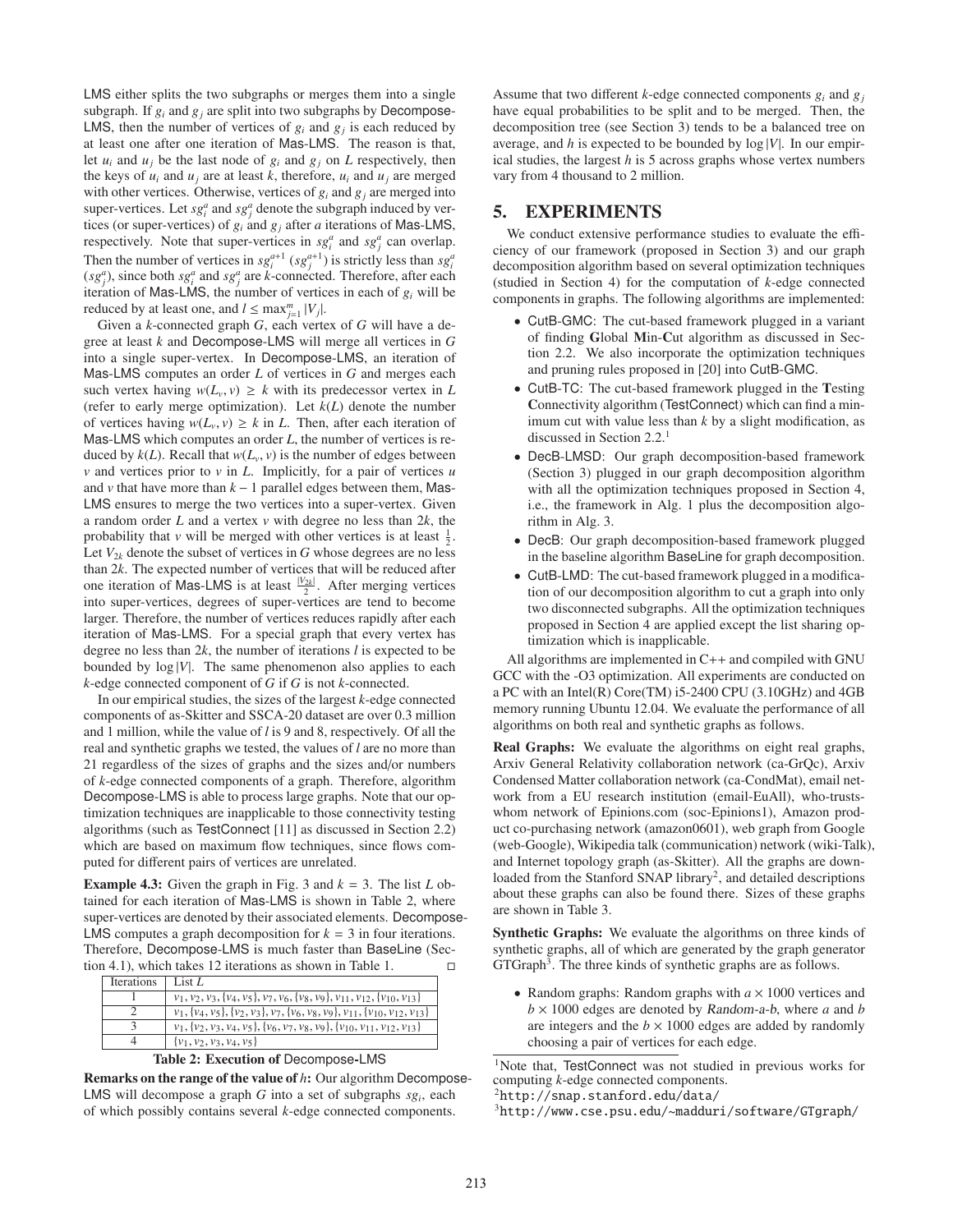| ID             | Dataset       | #Vertices | #Edges     |
|----------------|---------------|-----------|------------|
| D <sub>1</sub> | ca-GrOc       | 5.242     | 14.484     |
| D2             | ca-CondMat    | 23,133    | 93.439     |
| D <sub>3</sub> | email-EuAll   | 265,214   | 364,481    |
| D <sub>4</sub> | soc-Epinions1 | 75,879    | 405,740    |
| D <sub>5</sub> | wiki-Talk     | 2.394.385 | 4,659,565  |
| D <sub>6</sub> | amazon0601    | 403,394   | 2,443,408  |
| D7             | web-Google    | 875,713   | 4,322,051  |
| D <sub>8</sub> | as-Skitter    | 1.696.415 | 11.095.298 |

Table 3: Sizes of real graphs

- PowerLaw graphs: Similar to Random-a-b, PowerLaw-a-b denote a PowerLaw graph with  $a \times 1000$  vertices and  $b \times$ 1000 edges. The degree distributions of PowerLaw graphs conform with the power-law distribution.
- SSCA graphs: SSCA-a denote a SSCA graph with 2*<sup>a</sup>* vertices. A SSCA graph contains a collection of randomly sized cliques, and then inter-clique edges are added randomly.

We generated two random graphs, Random-20-120, and Random-20-140, two power-law graphs, PowerLaw-20-120, and PowerLaw-20-140, and five SSCA graphs, SSCA-12, SSCA-14, SSCA-16, SSCA-18, and SSCA-20. The sizes of the five SSCA graphs are shown in Table 4.

| Dataset   | #Vertices | #Edges     |
|-----------|-----------|------------|
| $SSCA-12$ | 4.096     | 24.584     |
| $SSCA-14$ | 16,384    | 143,744    |
| SSCA-16   | 65.536    | 896,759    |
| SSCA-18   | 262,144   | 5,640,272  |
| $SSCA-20$ | 1,048,576 | 35.318.325 |

Table 4: Sizes of SSCA graphs

For all these testings, we vary  $k$  for the connectivity requirement of *k*-edge connected components. Each experiment is run three times, and the average CPU time is reported here.

#### 5.1 Decomposition-based Against Cut-based

In this test, we evaluate the effectiveness of our proposed graph decomposition-based framework against the cut-based framework studied in [20]. CutB-GMC, CutB-TC, CutB-LMD are cut-based algorithms while DecB-LMSD is a graph decomposition-based algorithm.





Results on Real Graphs: We evaluate CutB-GMC, CutB-TC, CutB-LMD, and DecB-LMSD on four of the real graphs, since the other four real graphs are too large for the slow algorithms to finish in reasonable time. The processing time are shown in Fig. 6. A similar trend found in all figures of Fig. 6 is that the processing times of all four algorithms tend towards smaller when *k* increases. When *k* becomes larger, the resulting graph after removing all vertices

with degrees less than *k* becomes smaller, therefore all algorithms run faster.<sup>4</sup> CutB-TC runs slightly faster than CutB-GMC on all four graphs which conforms with their time complexity differences as discussed in Section 2.2, i.e.,  $O(|V||E|)$  for testing connectivity versus  $O(|V||E| + |V|^2 \log |V|)$  for finding global min-cut. DecB-LMSD outperforms both CutB-GMC and CutB-TC by several orders of magnitude. Although CutB-LMD runs much faster than CutB-GMC due to our optimization techniques, it is still much slower than DecB-LMSD. In Fig. 6(c), the processing times of CutB-LMD and DecB-LMSD are almost the same. The reason is that, after removing all vertices with degree less than *k*, the remaining graph consists of a single *k*-edge connected component, i.e.,  $h = 1$ , then the performance between the cut-based algorithm and the graph decomposition-based algorithm becomes marginal on this graph.



Results on Random and PowerLaw Graphs: The processing times of CutB-GMC, CutB-TC, CutB-LMD, DecB-LMSD on random graphs and power-law graphs are plotted in Fig. 7. Similar to that shown in Fig. 6, DecB-LMSD outperforms both CutB-GMC and CutB-TC by more than three orders of magnitude. As shown in all figures of Fig. 7 except Fig. 7(d), when *k* is larger than a certain value (e.g.,  $k \ge 10$  in Fig. 7(a)), the processing times of all four algorithms are almost the same, due to that there is no subgraph that is *k*-connected, i.e., the graph is empty after removing all vertices with degree less than *k*. The ratio between the processing time of CutB-TC and that of CutB-GMC is almost the same for all graphs with different *k* values. The process times of DecB-LMSD and CutB-LMD are the same on all graphs, since the random graphs and power-law graphs tend to either have no subgraph with connectivity at least *k* or have only one giant subgraph with connectivity at least *k*. By comparing Fig. 7(a) and Fig. 7(c), Fig. 7(b) and Fig. 7(d). We can infer that power-law graphs tend to have larger connectivity compared with random graphs.



<sup>&</sup>lt;sup>4</sup>Note that, the technique of removing all vertices with degrees less than *k* is applied on all of the tested algorithms, while our optimization of efficient vertex reduction by degree is an efficient approach to realize this reduction.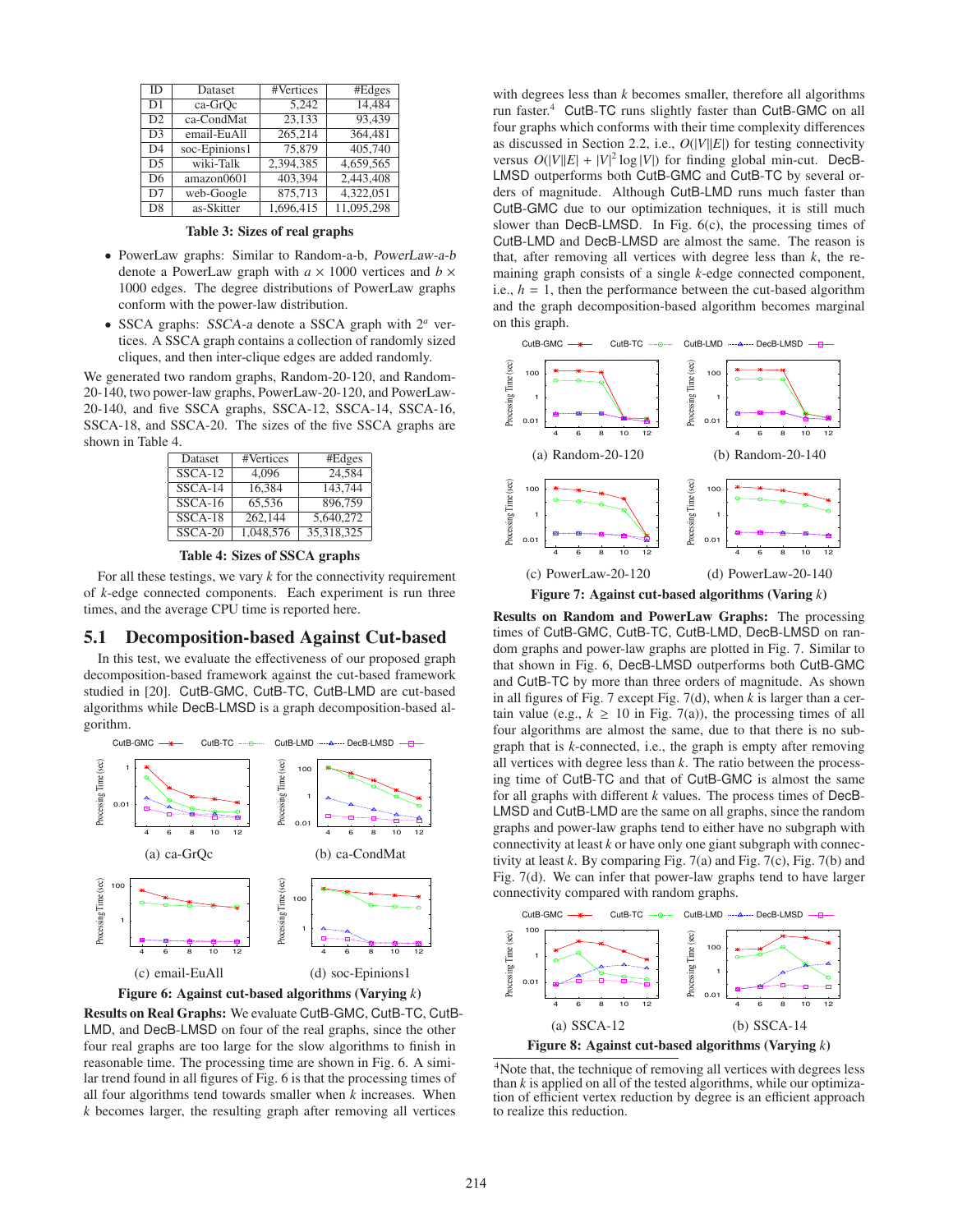Results on SSCA Graphs: Fig. 8 shows the evaluation results of the four algorithms on two SSCA graphs. As a SSCA graph contains a set of randomly sized cliques, the processing times shown in Fig. 8 have different patterns as compared with that shown in Fig. 7. In Fig. 8(a), the processing time of CutB-GMC increases when *k* increases from 4 to 6 as opposite to that in Fig. 6 and Fig. 7. This is because that, when *k* increases from 4 to 6, the size of each *k*-edge connected component decreases, however, the number of *k*-edge connected components increases as a result of the large number of cliques contained. DecB-LMSD still outperforms CutB-GMC by several orders of magnitude. However, CutB-TC also performs well for larger *k*, because the size of *k*-edge connected components becomes very small for larger *k* and TestConnect tends to find more balanced cut than Mas. Intuitively, TestConnect divides a non *k*-connected subgraph by the minimum cut between a pair of random vertices whose minimum cut values are less than *k*, while finding global minimum cut using Mas removes all the adjacent edges of a subgraph after contracting all vertices in it into a single super-vertex. Therefore, CutB-TC can reduce the size of each connected subgraph very quickly, while CutB-GMC divides a graph into one large and one small subgraph each time. As shown in Fig. 8, unlike those shown in Fig. 6 and Fig. 7, CutB-LMD performs much worse than DecB-LMSD, due to the larger number of *k*-edge connected components contained in SSCA graphs than the small real graphs, random graphs, and power-law graphs. Therefore, CutB-LMD needs to compute a global minimum cut for a lot of large subgraphs of the input graph.

|                | Number of  | Max size of |                |                          |
|----------------|------------|-------------|----------------|--------------------------|
| <b>Dataset</b> | components | components  | h              |                          |
| ca-GrOc        | 10         | 80          | 2              | 5                        |
| ca-CondMat     | 14         | 2,020       | 2              | 7                        |
| email-EuAll    |            | 2.762       |                | $\overline{2}$           |
| soc-Epinions1  | 1          | 9.337       | 1              | 3                        |
| wiki-Talk      |            | 47,081      |                | $\overline{\mathcal{E}}$ |
| amazon0601     | 979        | 8.855       | 3              | 21                       |
| web-Google     | 1,031      | 171,398     | 3              | 11                       |
| as-Skitter     | 9          | 325,486     | 2              | 9                        |
| $SSCA-12$      | 166        | 94          | 3              | 7                        |
| $SSCA-14$      | 359        | 346         | 5              | 15                       |
| $SSCA-16$      | 79         | 59.387      | 3              | 11                       |
| $SSCA-18$      | 30         | 254,996     | 3              | 9                        |
| $SSCA-20$      | 22         | 1.037.606   | $\overline{c}$ | 8                        |

Table 5: Value of  $h$  and  $l$  of DecB-LMSD  $(k = 10)$ 

The value of *h* and *l*: We test the value of *h* and *l* which contributes to the time complexity  $O(h \times l \times |E|)$  of our DecB-LMSD algorithm. The values of *h* and *l* by applying DecB-LMSD on the eight real graphs and the five SSCA graphs with  $k = 10$  are shown in Table 5, in which we also list out the number of *k*-edge connected components and the maximum size of *k*-edge connected components (in terms of number of vertices in it) of those graphs with  $k = 10$ . Among the real graphs, amazon0601 and web-Google have the largest number of *k*-edge connected components, and they also have large size of *k*-edge connected components. SSCA graphs either have a lot of small *k*-edge connected components (for large *k*) or have just a few large *k*-edge connected components (for small *k*), but not both. Despite the large number of *k*-edge connected components and/or the large size of *k*-edge connected components, both *h* and *l* in our DecB-LMSD computation are of small values. Combining this fact with our *O*(*h*×*l*×|*E*|) time complexity, DecB-LMSD can finish in a few seconds even on large graphs.

Scalability Testing: We test the scalability of CutB-GMC, CutB-TC, CutB-LMD, and DecB-LMSD. We generate four Random graphs, Random-a-10a, and four PowerLaw graphs, PowerLaw-a-10a, with



 $a = 10, 50, 250, 1000$ , respectively. The testing results with  $k = 8$ are shown in Fig. 9. The x-axis denotes the different graphs. The corresponding graphs in Fig. 9(b) can be inferred from the label of the x-axis with "SSCA-" omitted, e.g., 12 means the SSCA-12 graph. The exact name of the corresponding graphs in Fig. 9(a) can be found from Table 3. The x-axis of Fig. 9(c) and Fig. 9(d) denote the number of vertices  $(\times 10^3)$ . Some of the results are not plotted in Fig. 9, because the corresponding algorithms fail to terminate in five hours on the corresponding configurations. CutB-GMC and CutB-TC are not scalable to large graphs. The performance of CutB-LMD depends on the number of *k*-edge connected components. For example, among the eight real graphs, D5 (amazon0601) and D6 (web-Google) have large number of *k*-edge connected components, then CutB-LMD performs much worse than DecB-LMSD. DecB-LMSD scales almost linearly with respect to the size of input graphs as shown in Fig. 9(b), where the sizes of the five SSCA graphs increase exponentially. From Fig. 9(c) and Fig. 9(d), we see that the processing times of CutB-LMD and DecB-LMSD are almost the same, because there is only one large *k*-edge connected component in each of these graphs.

#### 5.2 Evaluating Optimization Techniques

In this subsection, we evaluate the effectiveness of the proposed optimization techniques in Section 4. Note that, we also consider the data structure proposed in Section 4.2 as an optimization. Therefore, there are four optimization techniques: Linear data structure, early Merge, list Sharing, and efficient vertex reduction by Degree. Let the four letters (L, M, S, D) denote the corresponding optimization applied in an algorithm, respectively. We evaluated a series of algorithms, DecB-M, DecB-LM, DecB-MSD, DecB-LMS, DecB-LMD, DecB-L, DecB-LSD. For example, DecB-LMS is an algorithm by applying the first three optimization techniques.



Figure 10: Testing early merge optimization(Varying *k*)

Testing the early merge optimization: We evaluate the effectiveness of the early merge optimization by comparing DecB-LMSD with other algorithms without this optimization, such as DecB, DecB-L, DecB-LSD. The results of running these algorithms on email-EuAll graph and SSCA-14 graph are reported in Fig. 10. DecB-L and DecB-LSD run slightly faster than the baseline algo